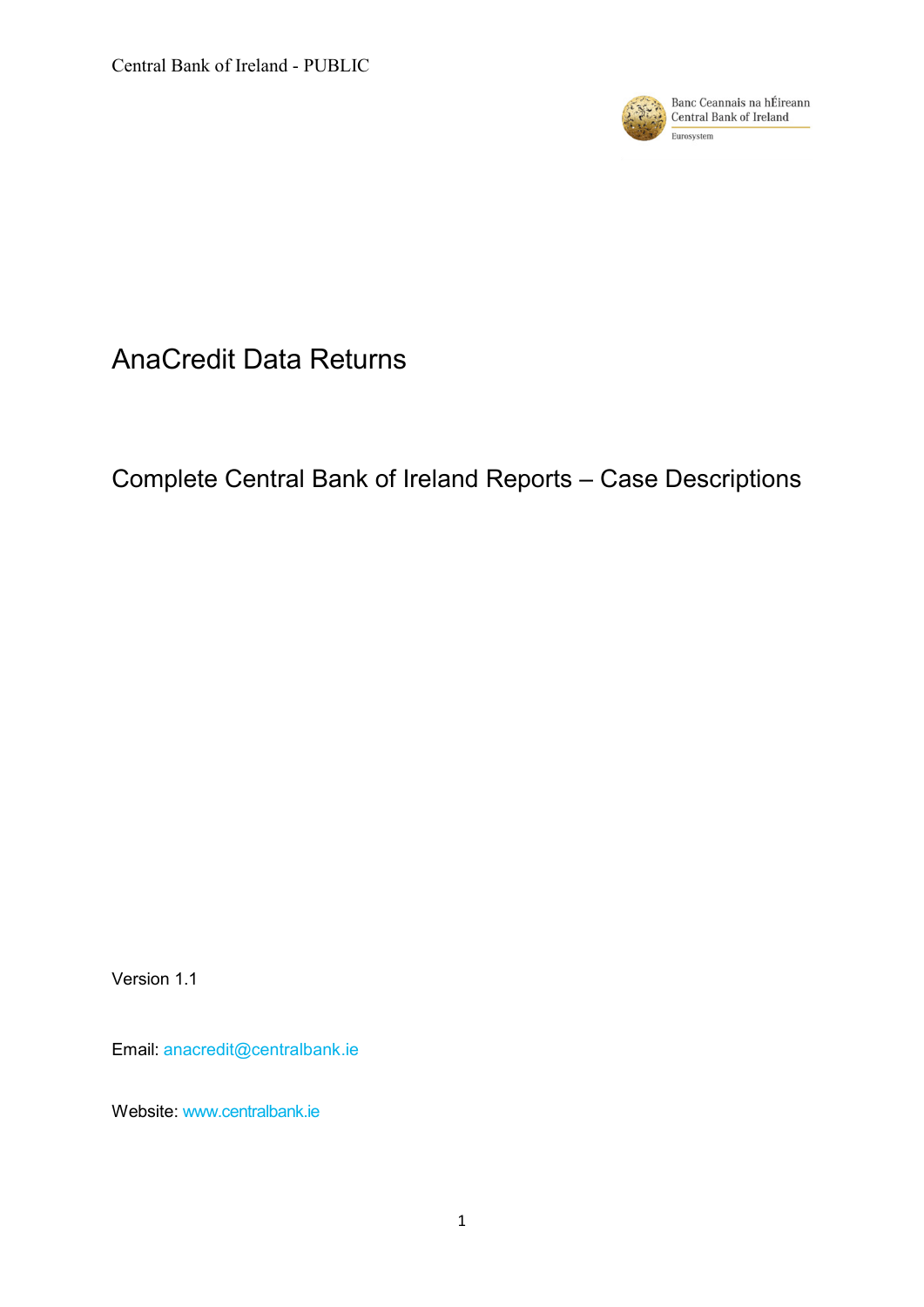

Banc Ceannais na hÉireann<br>Central Bank of Ireland Eurosystem

| <b>Table of Contents</b> |  |
|--------------------------|--|
|                          |  |
|                          |  |
|                          |  |
|                          |  |
|                          |  |
|                          |  |
|                          |  |
|                          |  |
|                          |  |
|                          |  |
|                          |  |
|                          |  |
|                          |  |
|                          |  |
|                          |  |
|                          |  |
|                          |  |
|                          |  |
|                          |  |
|                          |  |
|                          |  |
|                          |  |
|                          |  |
|                          |  |
|                          |  |
|                          |  |
|                          |  |
|                          |  |
|                          |  |
|                          |  |
|                          |  |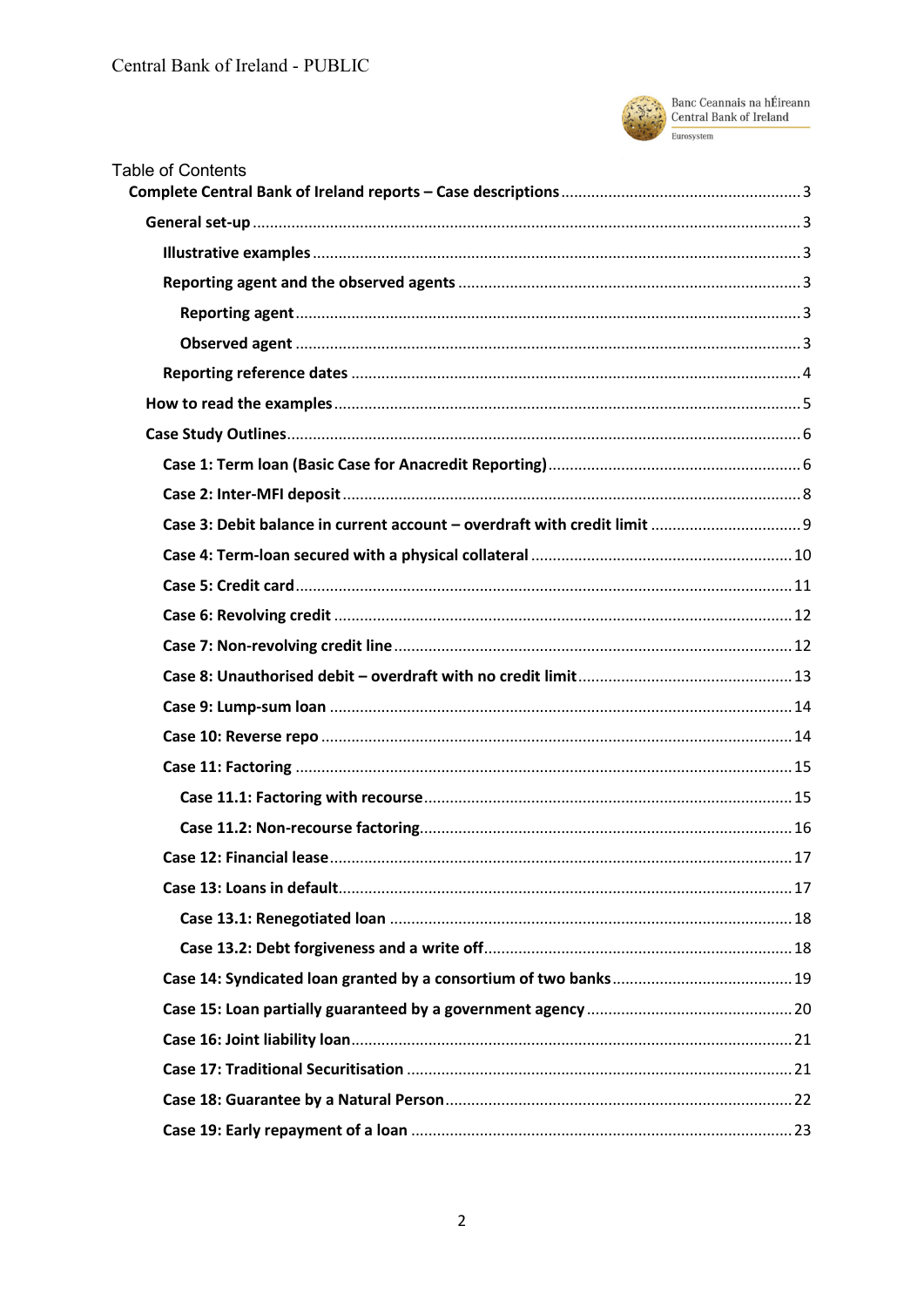

# <span id="page-2-0"></span>**Complete Central Bank of Ireland reports – Case descriptions**

The purpose of this document is to outline example case studies in order to assist reporting agents complete the Central Bank of Ireland AnaCredit reporting templates. Several examples of AnaCredit reports are provided to give a better understanding of the relationships in their entirety between the different datasets of AnaCredit and the data attributes contained therein.

Case 1 - 17 are closely related to the cases outlined in the ECB AnaCredit Reporting Manual Part III. The cases have been slightly altered to localise them for an Irish context. For example, certain counterparties are Irish resident in these examples to better reflect the requirements around reporting resident and non-resident counterparty reference data.

<span id="page-2-1"></span>The completed reports are presented in the accompanying excel spreadsheet.

## **General set-up**

#### <span id="page-2-2"></span>**Illustrative examples**

The examples described in the Manual are for indicative purposes only. In particular, the examples are not intended to reflect the exact reporting scheme as required by NCBs.

#### <span id="page-2-4"></span><span id="page-2-3"></span>**Reporting agent and the observed agents**

#### **Reporting agent**

The examples are prepared from the perspective of a single reporting agent, i.e. Bank of Independence (hereinafter referred to as "the Bank").

Bank of Independence is established in Ireland and has no foreign branches. Bank of Independence has neither an immediate nor an ultimate parent undertaking.

Bank of Independence applies an advanced IRB approach for the calculation of capital requirements in accordance with the CRR. In particular, the Bank applies the definition of default at the level of the borrower, except in the case of very small retail portfolios, for which the default definition is applied at the level of an individual instrument.

<span id="page-2-5"></span>Bank of Independence uses IFRS as the accounting standard.

#### **Observed agent**

Bank of Independence has no foreign branches. Therefore, in accordance with Article 1(9) and 1(26) of the AnaCredit Regulation, Bank of Independence reports, on an individual basis, credit and credit risk data of its only observed agent, i.e. Bank of Independence in Ireland.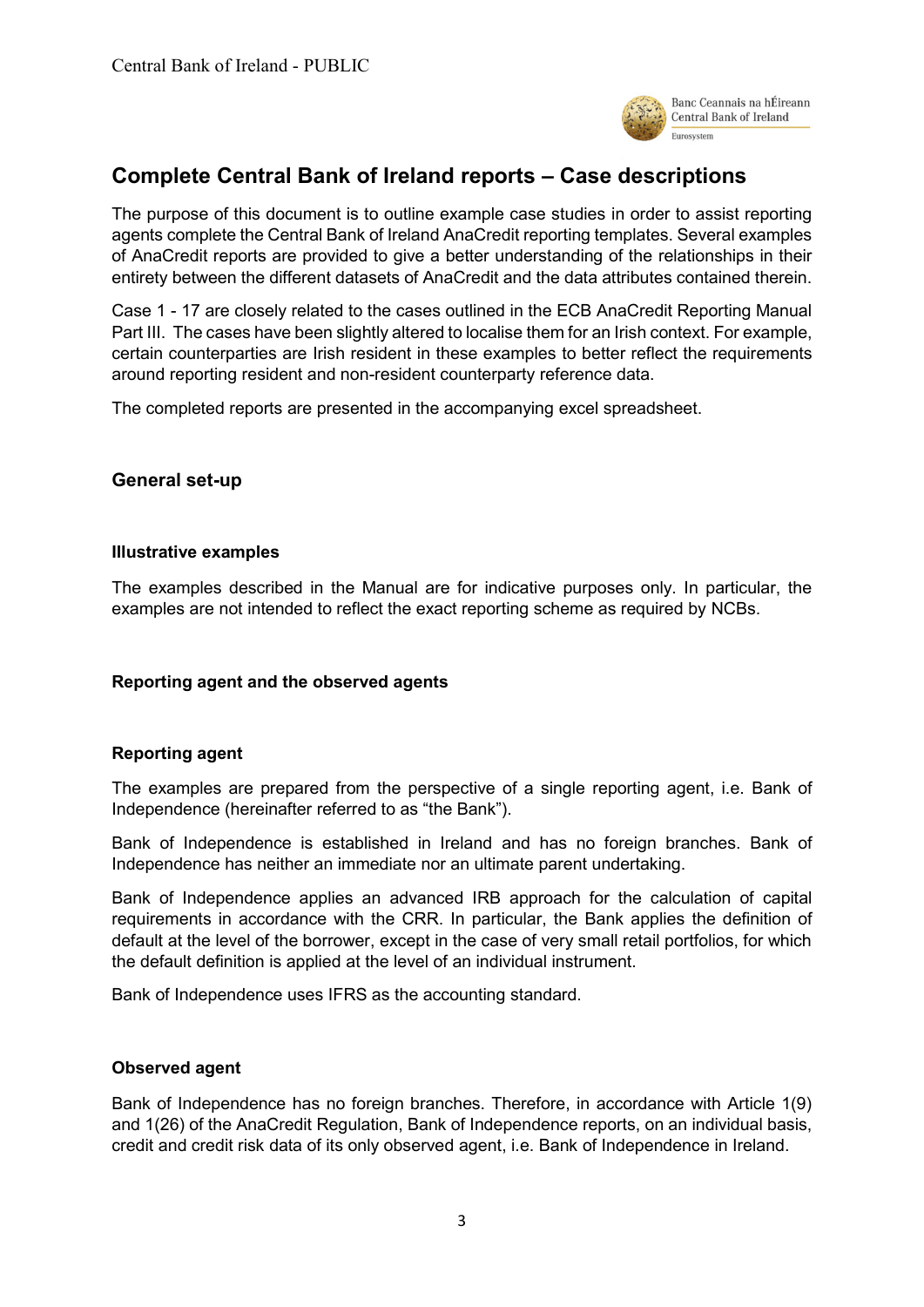

Bank of Independence uniquely identifies the observed agent by the counterparty identifiers assigned by the relevant NCB, namely by the counterparty identifier IEC111222.

#### <span id="page-3-0"></span>**Reporting reference dates**

The vast majority of the examples look at a series of reporting reference dates from 30 September 2018 (the first monthly and quarterly transmission pursuant to the AnaCredit Regulation) through to 31 December 2018.

Such an approach, where several reporting reference dates are considered rather than just a single one, allows some of the dynamic features of AnaCredit reporting to be better illustrated.

The dynamic features of AnaCredit reporting include the following in particular:

- a consistent view of the evolution of instruments over time;
- the reporting of certain datasets if no changes have occurred compared with data transmitted earlier;
- the reporting of instruments that have been discharged between consecutive reporting reference dates.

Please note that if, for a given instrument referred to in the examples, nothing has been recorded in one or more datasets at a reporting reference date, this should be understood to mean that no record was submitted at that date. The reasons for which a record may not be required vary and include the following:

- there have been no changes compared with data transmitted earlier (in the case of datasets reported on change);
- the reportable item (e.g. instrument, protection, etc.) has been discharged and did not exist at the reporting reference date.

#### **Counterparties**

In addition to the reporting agent and the observed agents, a number of counterparties are referred to throughout the examples. Those counterparties are in particular referred to (by their counterparty identifier) in the counterparty-instrument dataset and the protection received dataset (by their protection provider identifier), while their affiliates are referred to in the counterparty reference dataset by means of the "head office undertaking", "immediate parent undertaking" and "ultimate parent undertaking" identifiers.

Please note that the counterparty reference data are not regularly reported. Instead, they are updated if necessary, in accordance with the general conditions for reporting to AnaCredit.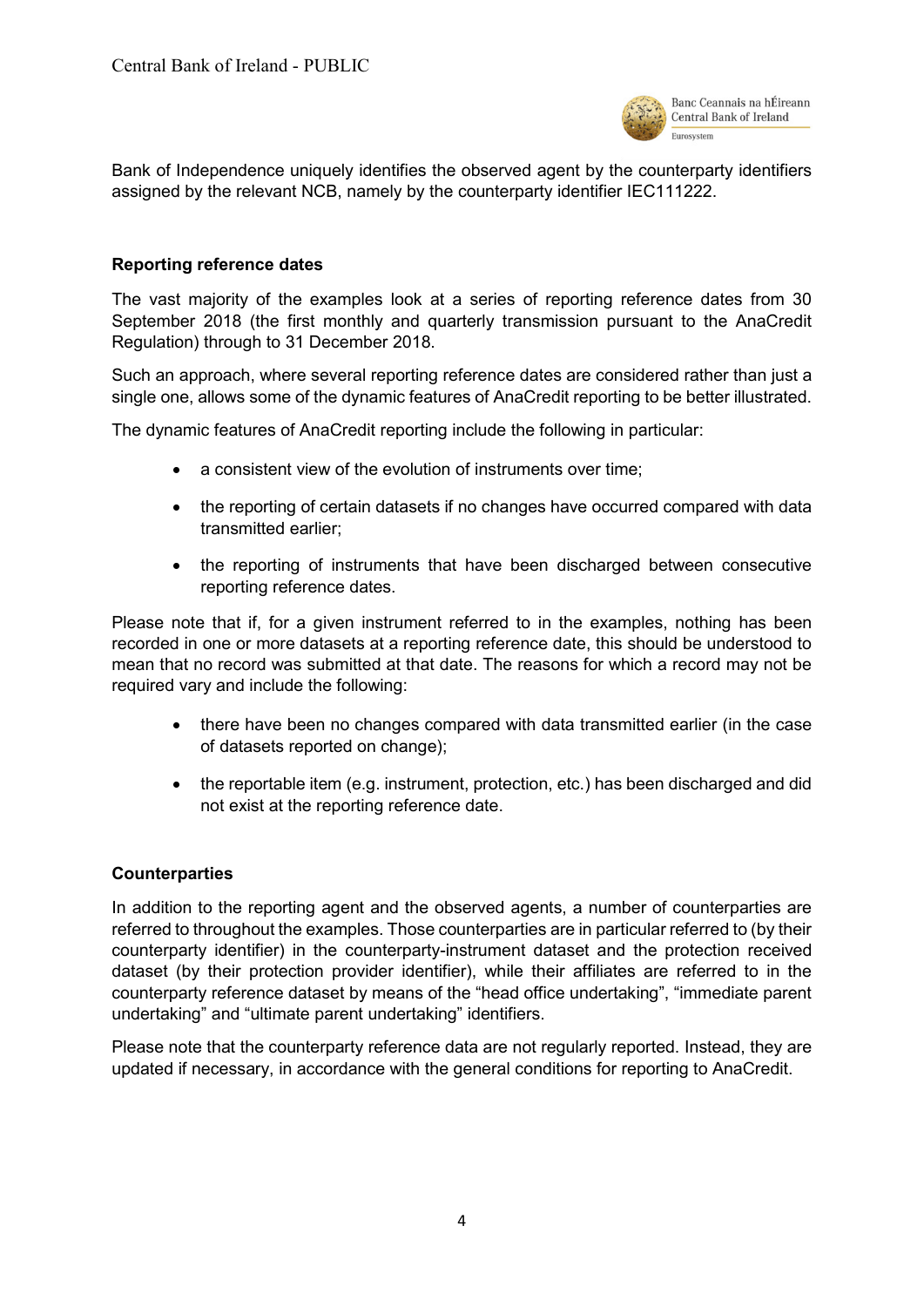

## <span id="page-4-0"></span>**How to read the examples**

Taking the perspective of the reporting agent, credit and credit risk data of the observed agent are reported for instruments satisfying the conditions defined in Articles 4 and 5 of the AnaCredit Regulation. More specifically, if an instrument is subject to AnaCredit reporting, all the data attributes listed in Annex I to the AnaCredit Regulation are reported as stipulated by the Regulation and further clarified in Part I and Part II of the Manual.

To this end, credit and credit risk data relating to an instrument subject to AnaCredit reporting are compiled on the basis of three distinct parts (i.e. the instrument, the protection and the counterparty) and reported in ten interrelated datasets.

In the present section, descriptions of several cases are provided with a view to illustrating the ten AnaCredit datasets represented in the accompanying spreadsheet. The various cases are chosen to highlight the differences in the datasets as the circumstances of instruments change in each example.

The instrument is always the central element of these cases, and all instruments referred to in the subsequent examples are assumed to be subject to AnaCredit reporting.

The section starts with a complete description of a basic case, where all relevant features of the credit are explicit so as to make clear how the values reported in the corresponding AnaCredit datasets actually link with the credit.

In the subsequent cases, however, a simplified description is provided where, besides the crucial aspects, only non-standard features of the credit concerned are expressly furnished, while all other elements are deliberately omitted from the description.

Nevertheless, regardless of whether or not all features of the credit concerned are expressly introduced in the description of the case, the corresponding spreadsheet always represents the credit in a complete manner with all (mandatory) data attributes provided. For example, unless explicitly stated otherwise in the description of a case, all debtors and protection providers referred to in a case have a probability of default at the reporting reference date, even if no such information is provided. Conversely, in cases where certain data attributes (or even entire datasets) are not to be reported under certain circumstances, this is clarified in the description of the case.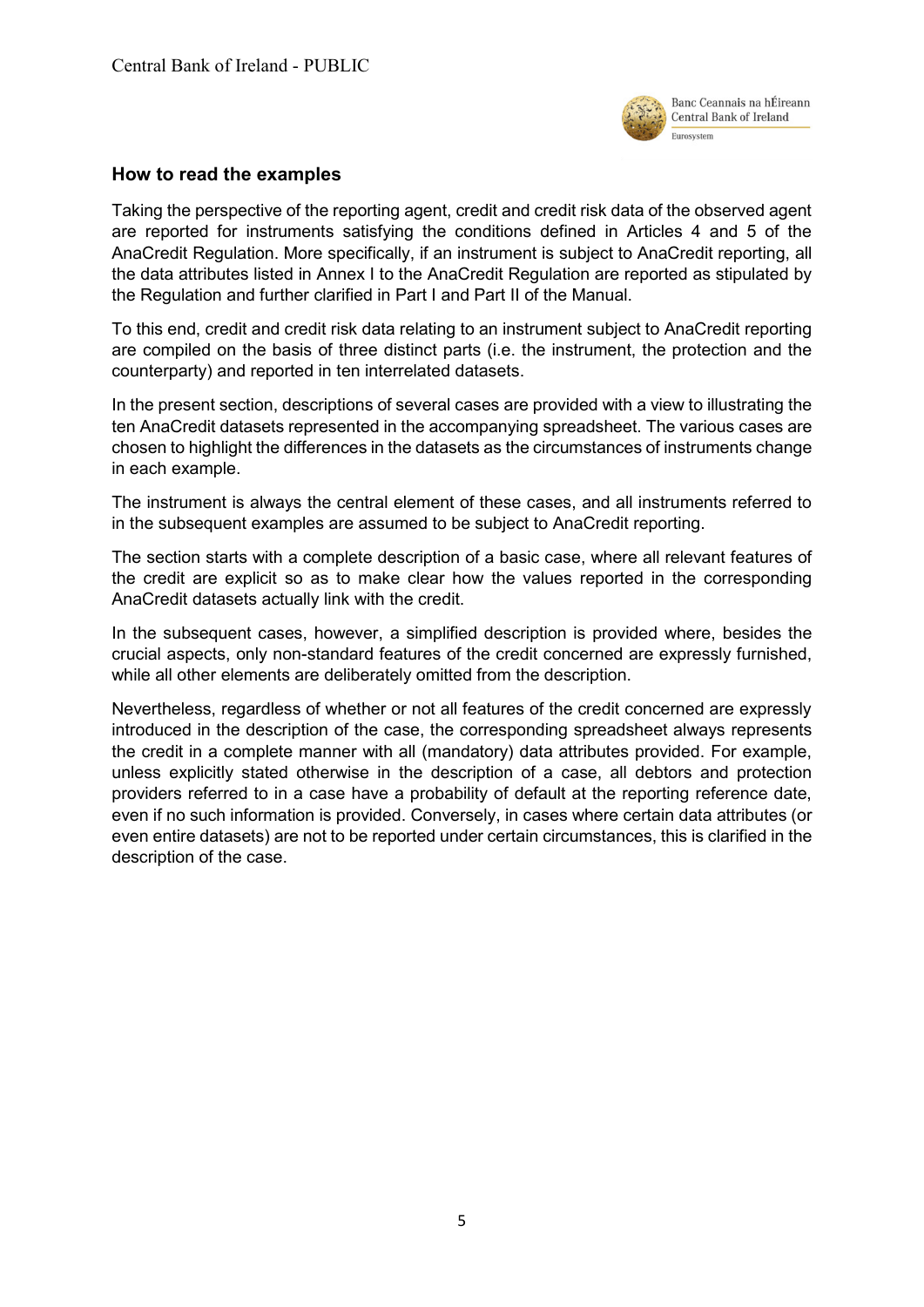

# <span id="page-5-0"></span>**Case Study Outlines**

## <span id="page-5-1"></span>**Case 1: Term loan (Basic Case for Anacredit Reporting)**

On 16 November 2017 Bank of Independence in Ireland (hereinafter in the case referred to as "the Bank") made a contract with company NWQ Constructions ("the Company") , for a term loan secured by a financial guarantee provided by, Munster Bank, hereinafter referred to as "the Guarantor". In particular, the counterparties agreed that:

- the Bank will make available to the company a non-revolving loan of  $\epsilon$  1 million for financing a construction investment;
- the funds will be fully disbursed to the company on 1 December 2017;
- the Company will repay the loan in 60 monthly instalments, where the principal repaid in each instalment is the same; the payments will be made on the  $1<sup>st</sup>$  day of each month, starting from 1 January 2018; the last payment will be made on 1 December 2022;
- the Company will also pay interest, where in the first year an interest rate of 2.7% will be charged (EURIOBR 12-month on 1 November + a spread of 2.4%) being charged in the first year; thereafter, the interest rate will be reset on  $1<sup>st</sup>$  day of every year (following the same EURIBOR formula); a floor of 2.5% and a cap of 4.2% will apply through the entire life of the loan; the interest is payable monthly on the  $1<sup>st</sup>$  day of a month;
- the loan is guaranteed by a financial guarantee provided by the Guarantor which agreed to cover, in the event of default of the Company, any outstanding debt, including interest and other fees and payments, up to an amount of €0.5 million.

The Bank uniquely identifies the Company and the Guarantor with the following counterparty identifiers 63829150 and 78451209, respectively. The Bank uniquely identifies the contract with the contract identifier A810 and the instrument with the instrument identifier 123321. Neither the Company nor the Guarantor has other instruments vis-à-vis the Bank. The Bank uniquely identifies the financial guarantee provided by the Guarantor by the protection identifier GUA28569811.

The Company is the only debtor of the loan. Despite the fact that the loan is secured by the guarantee, the Bank, which acts as creditor, has recourse on the balance sheet of the debtor.

The Bank has information about the Irish Company Registration Office (CRO) numbers assigned to the Company and the Guarantor; there are 224466 and 113355, respectively. The Company does not have a VAT number while the Guarantor has VAT number 7654321AB.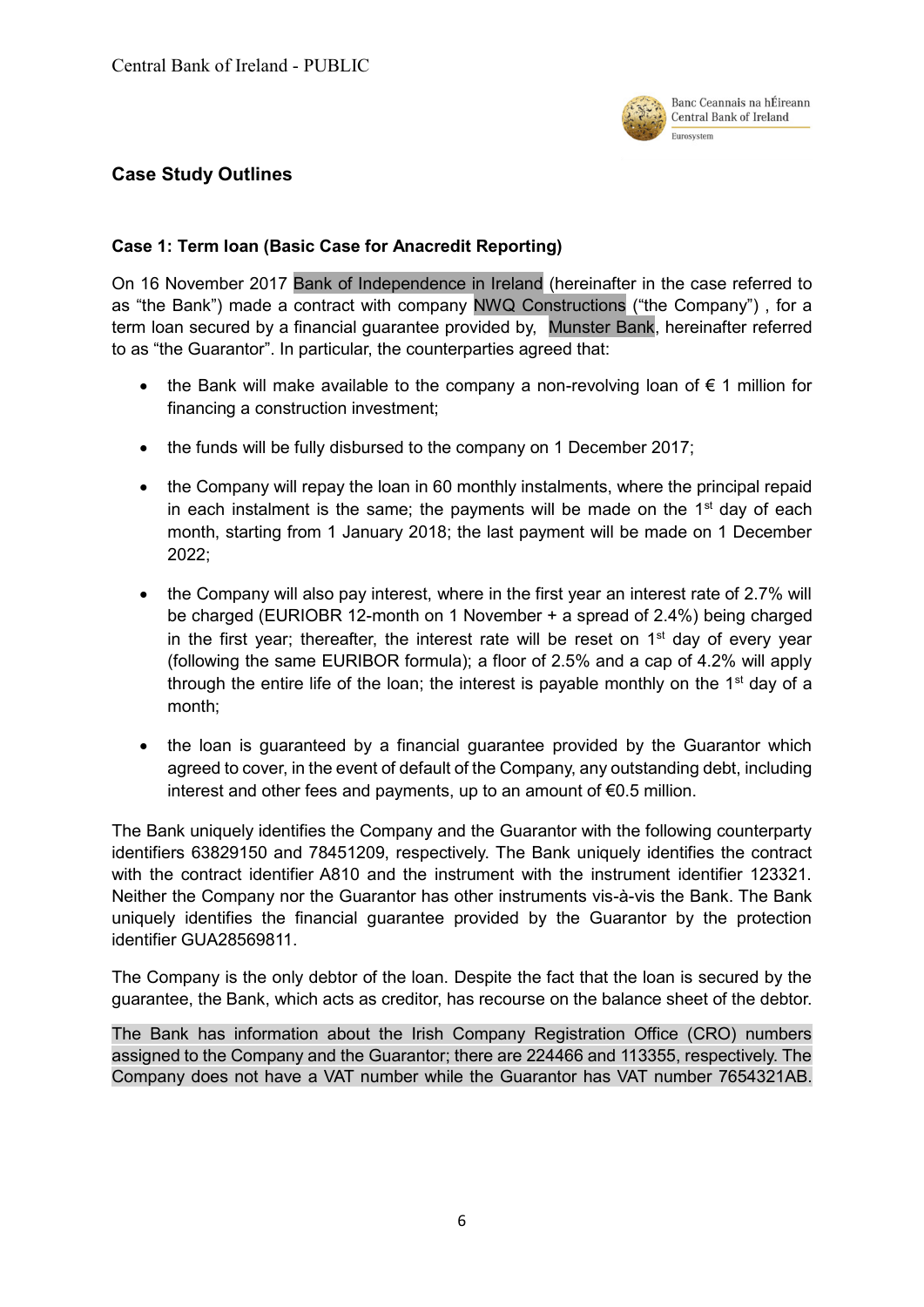

The company has LEI 855400VQTT2CLXBQIK93 and the Guarantor has LEI 209300LAZ3FFR1Z2SS88, while the Bank has LEI 429300LAZ3FJK1Z2SP75.<sup>1</sup>

At the origination of the loan, the Bank estimated in accordance with the IRB approach a PD of 3.35% for the Company and a PD of 1.75% for the Guarantor. The Bank has reviewed the PDs several times after the origination to the effect that no changes to the PDs have been made.

Furthermore, in accordance with the applied accounting standard, the Bank entirely recognises the loan in its banking book and classifies it into the category of financial assets at amortised cost. Accordingly, the Bank estimates 12-month expected losses (Stage 1) for a group of loans similar to the loan for which impairment allowance of 2% of the (combined) outstanding nominal amount is issued. The Bank allocates directly this percentage to the loan. As the loan has no off-balance-sheet amount, the Bank does not issue any provisions associated to off-balance sheet exposures.

On the basis of the loan's features and characteristics, the Bank classifies it as "Other loans" in accordance with the type of instrument in AnaCredit. Please note that the loan in this case does not fulfil the requirements of a project finance loan.

The Bank applies the definition of default in accordance with Article 178 of the CRR at the counterparty level rather than at the level of an individual instrument. Consequently, the default status of the instrument in the financial dataset is reported as "Non-applicable" (cf. Part II, Section 4.4.4 of the ECB Manual).

The loan is not securitised and is not subject to any sources of encumbrance. It is not a syndicated loan.

The debtor has not been in default, and no write-off has been made to the instrument as the Company has been making the repayment timely and in full since the inception. The instrument has been performing and no renegotiation has taken place.The date of the performing status and the date of the instrument is the inception date of the instrument in this case

As the debtor has no other instruments vis-à-vis the Bank, the guarantee issued by the Guarantor is entirely allocated to the loan.

The loan is subject to reporting at the reporting dates from 30 September through to 31 December 2018.

To this end, the reporting of the loan as of 30 September triggers that all the AnaCredit datasets but the joint liabilities dataset (which is not required in cases of instruments with only one). The outstanding nominal amount is €850,000 at the reporting reference date.

As of 31 October and 30 November 2018, only the following datasets are reported:

**<sup>.</sup>** <sup>1</sup> This paragragh is significantly altered from the ECB example to better reflect the Irish specific case of reporting identifiers. The reference to immediate and ultimate parent is also removed as this information is not required for debtors without any new loans drawn down after September 2018.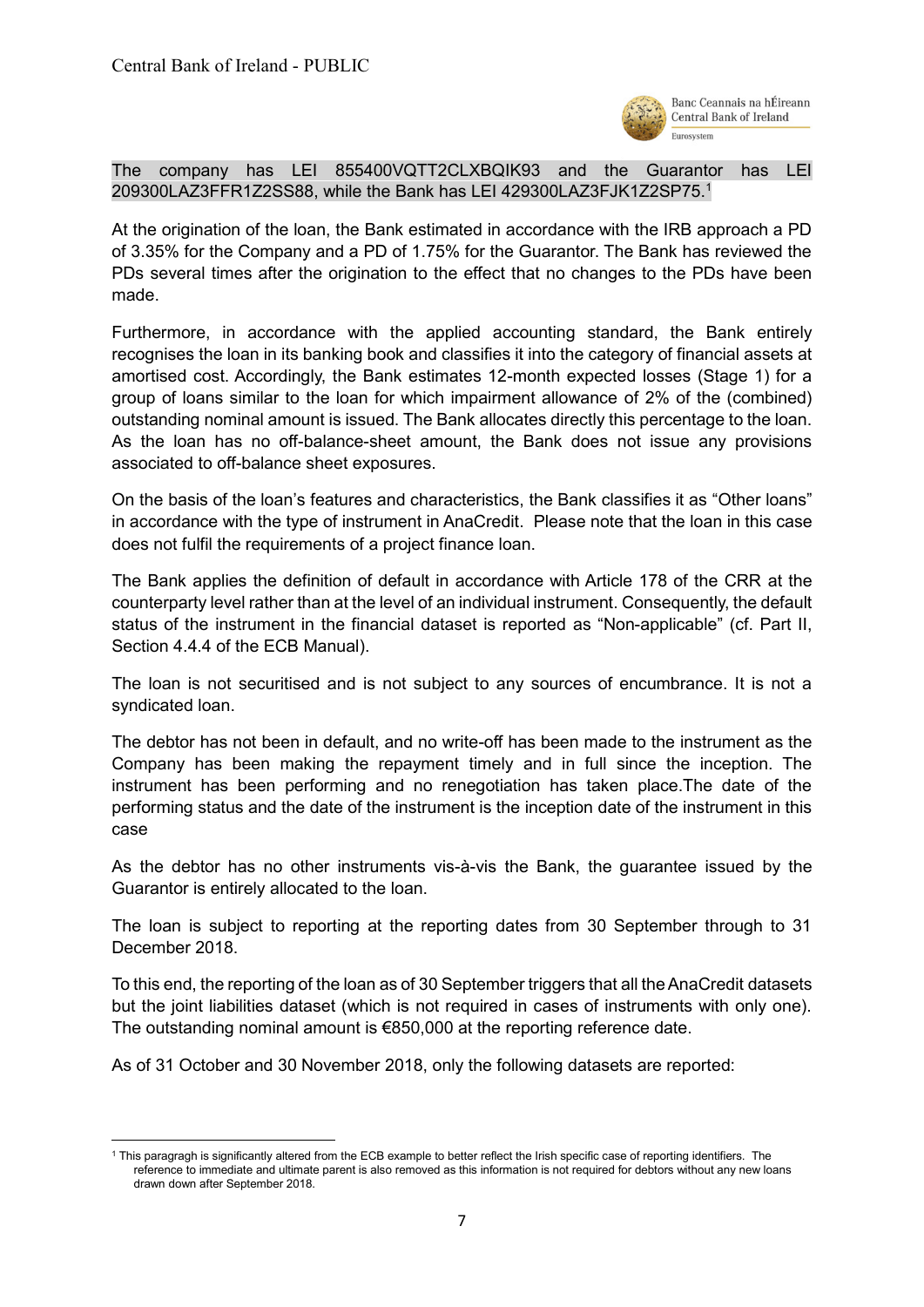

- $\bullet$  The financial dataset as it is required monthly;
- $\bullet$  The instrument-protection received dataset it is required monthly;
- The protection received dataset this dataset is required only if changes occur compared to the previously reported data; in this case, the date of protection value changes as in accordance with the clarification provided in Manual Part II , the protection value is updated at every reporting reference date if the protection is reported at its nominal value;
- The counterparty default dataset as it is always required monthly;
- The counterparty risk dataset as it is always required monthly;

The other datasets are not reported as no changes take place in any of the data attributes compared to the values reported as of 30 September 2018

The outstanding nominal amount is €833,333.33 at 31 October and €816,666.67 at 30 November 2018.

As of 31 December 2018 the accounting dataset is reported besides the datasets reported as of October and November 2018. The outstanding nominal amount is €800,000.

#### <span id="page-7-0"></span>**Case 2: Inter-MFI deposit**

On 29 November 2018 the Bank enters into an agreement to place deposits with another bank "Darner Bank" ("the Debtor") for half a year with a fixed interest rate of 0.2%. On 15 December 2018 the Bank transferred an amount of €15,000,000 to the bank, requiring no collateral. Following the accounting standard used by the Bank, an impairment allowance of €4,800 is held as of 31 December 2018 in relation to the deposit. In accordance with the contract, the instrument does not compromise any off-balance-sheet amount.

The Bank uniquely identifies the contract with the contract identifier 87B198623 and the instrument with the instrument identifier 2I3598940. The Bank uniquely identifies the Debtor by the counterparty identifier IEC224466<sup>2</sup> (as assigned by the relevant NCB at national level).

The Debtor has no other instruments vis-à-vis the Bank.

The instrument is reported as "Deposits other than reverse repurchase agreements" in accordance with the type of instrument in AnaCredit.

In the period concerned, the instrument is reported as of 31 December 2018 only as the instrument is not subject to reporting before the settlement date.

The Debtor is a subsidiary of a company "Mittelgroße Bank AG" ("the Immediate Parent"). The Immediate Parent has no parent undertaking.<sup>3</sup>

**.** 

<sup>2</sup> Changed to reflect the structure of an Irish assigned RIAD code.

<sup>&</sup>lt;sup>3</sup> This paragragh is not included in the ECB case. This inclusion was deemed useful here to assist in understanding reporting in Ireland.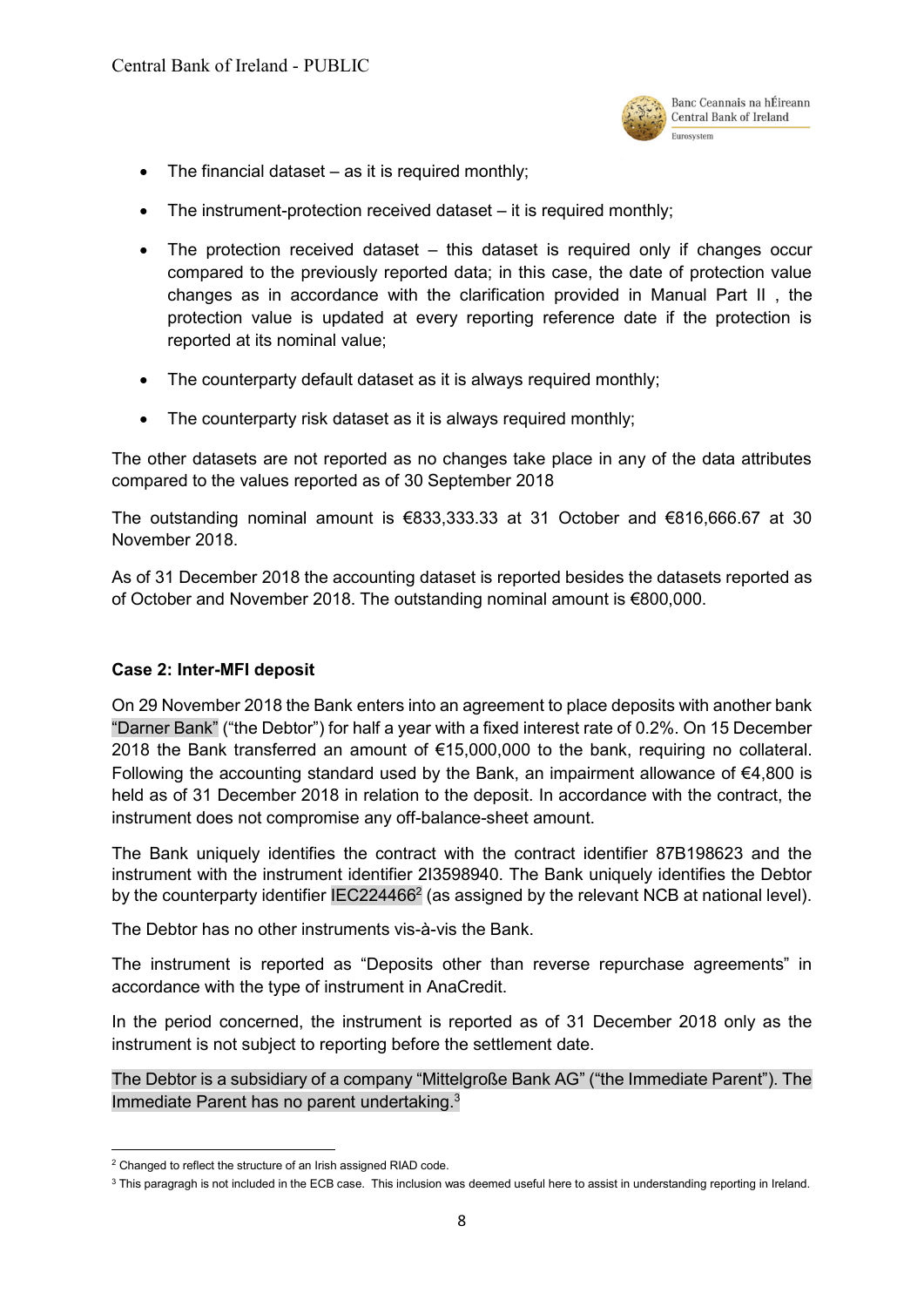

Please note that in this case only the following datasets are reported:

- Instrument dataset;
- Financial dataset;
- Accounting dataset;
- Counterparty-instrument dataset
- Counterparty default dataset,
- Counterparty risk dataset, and
- Counterparty reference dataset.

#### <span id="page-8-0"></span>**Case 3: Debit balance in current account – overdraft with credit limit**

On 23 November 2015 a company "Acme Corporation" ("the Debtor") opened a current account at the Bank. The contract allows the Debtor to draw funds up to €55,000. In a given month, interest is charged on the amount outstanding at a rate set by fixing EURIBOR one month on the last day of the previous month plus a margin of 800 basis points (hence the interest rate is subject to interest reset). In addition, the parties agreed that if the balance exceeds the agreed terms, then additional fees would be charged and higher interest rates of 15% will apply. The overdraft neither has a fixed amortisation schedule nor payment frequency of the principal. Accrued interest is added to the outstanding nominal amount on a monthly basis (on the first day of each month). The funds were first used by the debtor on 11 May 2016. Given the Debtors credit history, the bank does not require collateral for the overdraft. However, the Bank has a pledge on a physical asset owned by the Debtor (which was received in relation to another loan of the debtor which was granted in November 2018, cf. case 4). The debtor is liable for any unpaid debt.

Please note that in this case there is a prior agreement with the account provider for an overdraft, and the amount drawn is within the authorised overdraft limit. In this case, interest is normally charged at the agreed rate.

The Bank started the business relationship with the company on 22 July 2000.

The Bank uniquely identifies the contract with the contract identifier 55X823823 and the instrument with the instrument identifier 823001823. The Bank uniquely identifies the Debtor by the counterparty identifier 302888222333.

The instrument is reported as "Overdraft" in accordance with the type of instrument in AnaCredit.

In accordance with the applicable accounting standard, an impairment allowance is held for the instrument. The impairment allowance includes provisions for the off-balance-sheet amount. In particular, in accordance with the applied accounting standard, the Bank does not separately identify the expected credit on the on-balance-sheet and off-balance-sheet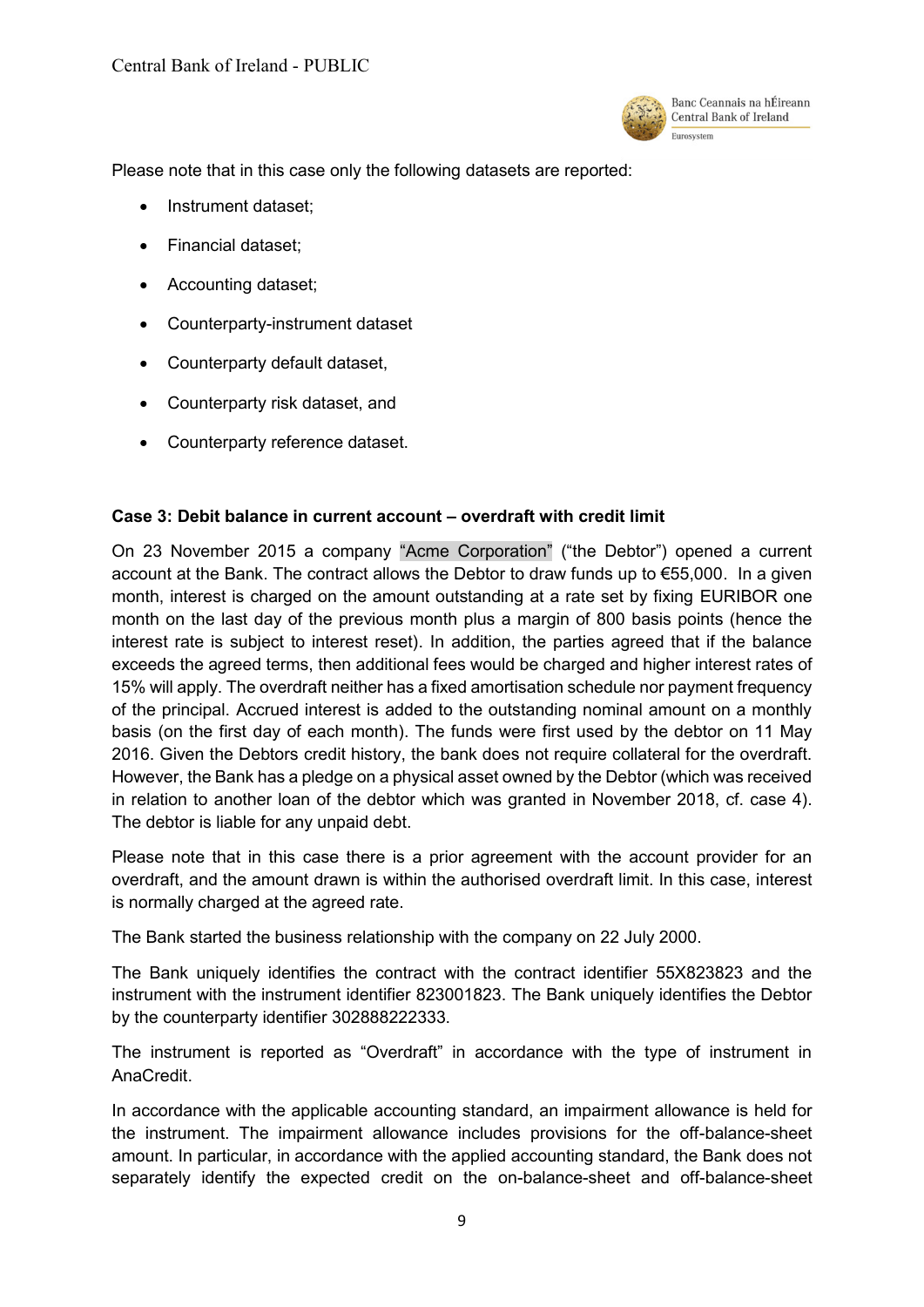

components, and the expected credit losses on the off-balance-sheet component are reported together with the accumulated impairment on the on-balance-sheet component.

The overdraft is reported throughout the entire period concerned.

Please note that the instrument is initially unsecured and therefore no protection information is reported in September and October. However, following the origination of the additional instrument, the protection received dataset is reported from November 2018 onwards. The protection value allocated by the Bank to the instruments is €55,000 in accordance with the Bank's internal risk management view.

On 25 November 2018 the credit limit of  $\epsilon$ 55,000 is exceeded by  $\epsilon$ 4,750 (a situation which lasts until 1 December 2018). In this connection, the Bank applies the penalty interest rate onto the excess. Accordingly, the interest rate reported as of 30 November is a weighted average of the ordinary interest rate and the penalty interest rate (cf. Part II of the ECB Manual, p 65, lines 31–38). As the excess is payable immediately, the amount is in arrears as of 25 November 2018. Finally, the off balance-sheet amount is 0 (cf. Part II of the Manual, p. 25, lines 39–41).

Please also note that on occasion of the additional loan, the counterparty information has been updated. This is reflected in the case by sending a new record as of 30 November 2018.

In this case, the Bank applies the definition of default at the level of an individual instrument. Therefore, the counterparty default dataset is not reported at all.

## <span id="page-9-0"></span>**Case 4: Term-loan secured with a physical collateral**

On 14 October 2018 a company "Acme Corporation" ("the Debtor") applied for a term loan at the Bank. Accordingly, on 7 November the parties signed a contract whereby the Bank agreed to grant €150,000 to the debtor for 3 years for financing an enhancement of the factory. Initially, an amount of €100,000 was disbursed on 25 November 2018 while the remaining amount was paid out after 31 December 2018. The loan is secured by a mortgage on the machinery used in the production process. A variable interest rate of EURIBOR 12 months plus a margin of 400 basis points is charged. The interest rate is not subject to an interest reset.

The Bank uniquely identifies the contract with the contract identifier 66M824824 and the instrument with the instrument identifier 824002824. The Bank uniquely identifies the Debtor by the counterparty identifier 302888222333.

The instrument is reported as "Credit lines other than revolving credit" in accordance with the type of instrument in AnaCredit and includes both an on-balance-sheet instrument and an offbalance-sheet component

Following the accounting standard, an impairment allowance is held for the instrument. The impairment allowance includes provisions for the off-balance-sheet amount.

The instrument is reported from 30 November till the end of the period concerned.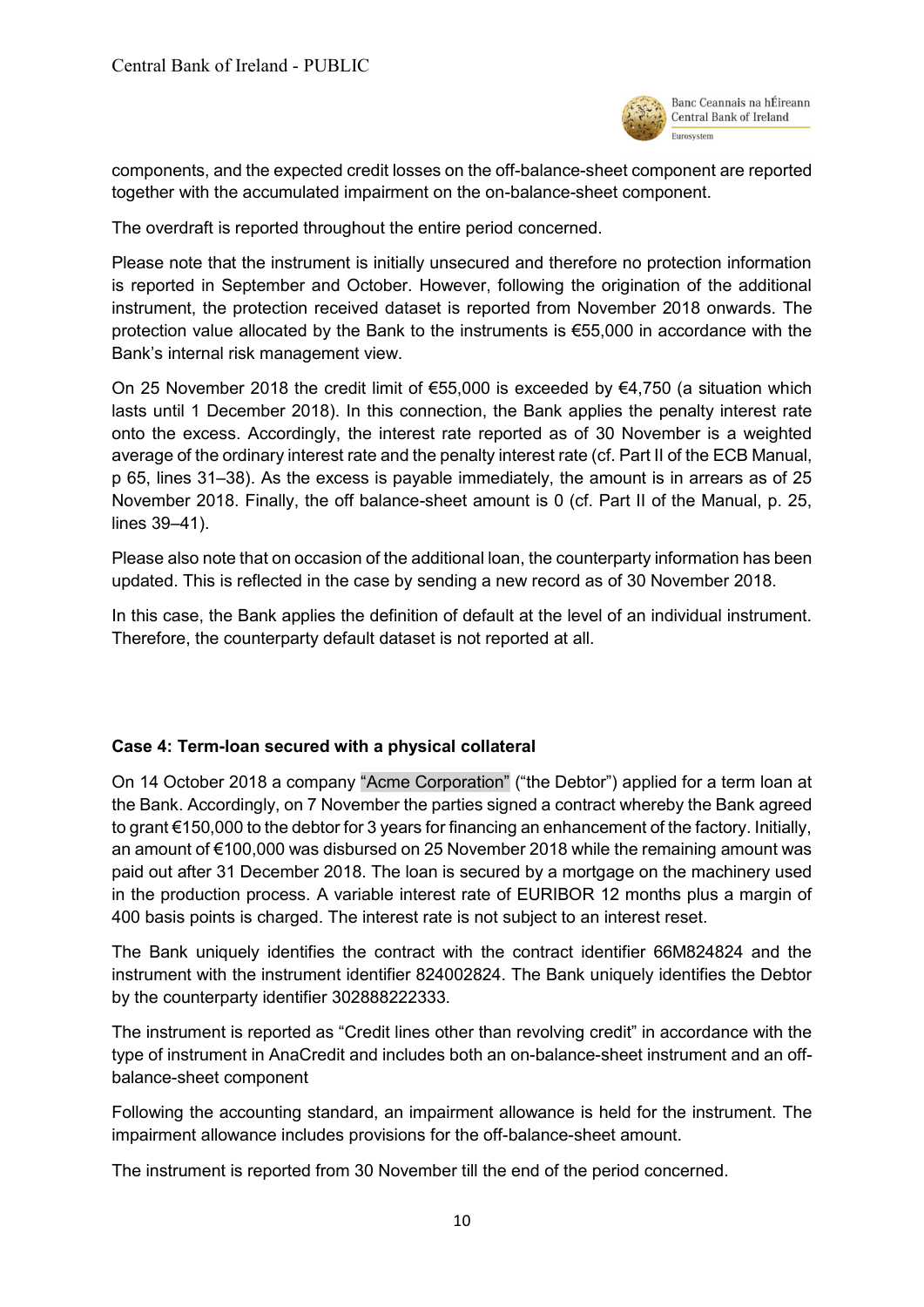

Please note that the instrument is secured and therefore protection information is reported along. The protection is used by the Bank in relation to all instruments of the Debtor. The protection secures all the instruments of the Debtor vis-à-vis the Bank ( Case 3 ) and there are no third party priority claims against the protection. In accordance with the Bank's internal risk management view, the protection value is allocated to the instruments that it secures.

Please also note that, following the application for the loan, the counterparty information is updated. This is reflected in this case by sending a new record as of 30 November 2018, despite the fact that the Bank reported the counterparty reference data in relation to the other instrument of the Debtor.

In the case, the Bank applies the definition of default at the level of an individual instrument. Therefore, the counterparty default dataset is not reported at all.

# <span id="page-10-0"></span>**Case 5: Credit card**

On 3 July 2014 the Bank signed a contract with a counterparty "Jewel Networks" ("the Debtor") for a credit card limit (to be used by 100 employees of the company for business purposes, where one employee receives one separate credit card for his/her usage under standardised conditions) which could be used from 31 July 2014 until 31 July 2019, with the possibility of a roll-over. The credit card has a total credit limit of €500,000. The balance outstanding at the end of the monthly billing cycle of the credit card has to be fully repaid by the 10th day of the subsequent month. A variable interest rate (EURIBOR 12 months plus a margin of 700 basis points) is charged only on any unpaid balance from the latest billing cycle (i.e. no interest at all has to be paid for use of the credit card up to  $\epsilon$ 500,000 if repaid by the tenth of each month). No amortisation schedule is agreed for the credit card.

Note that the Debtor takes advantage of the funds for the first time on 25 September 2014.

Owing to the credit history of the Debtor, the Bank does not require collateral.

The credit card is serviced by counterparty "Credit Card Services International Branch in Ireland", which is responsible for the administrative and financial management of all credit cards issued by the Bank.

"Credit Card Services International Branch in Germany" ("the Servicer") is a foreign branch of "Credit Card Services International B.V.", established in the Netherlands. The Bank uniquely identifies the Servicer by the counterparty identifier BLZ99. In addition, an LEI has been assigned to the Servicer (although it is a foreign branch).

The Bank uniquely identifies the contract by the contract identifier 12A191010, the instrument with the instrument identifier CCSIB326594018 and the Debtor by the counterparty identifier D12D628826. In the context of AnaCredit, the individual users of the credit card (i.e. the employees) are not identified by the Bank.

The Debtor has no parent undertaking.

The credit cards are frequently used by the employees. As any outstanding amounts are fully repaid by the 10th day of each month, the accrued interest at the end of a month amounts to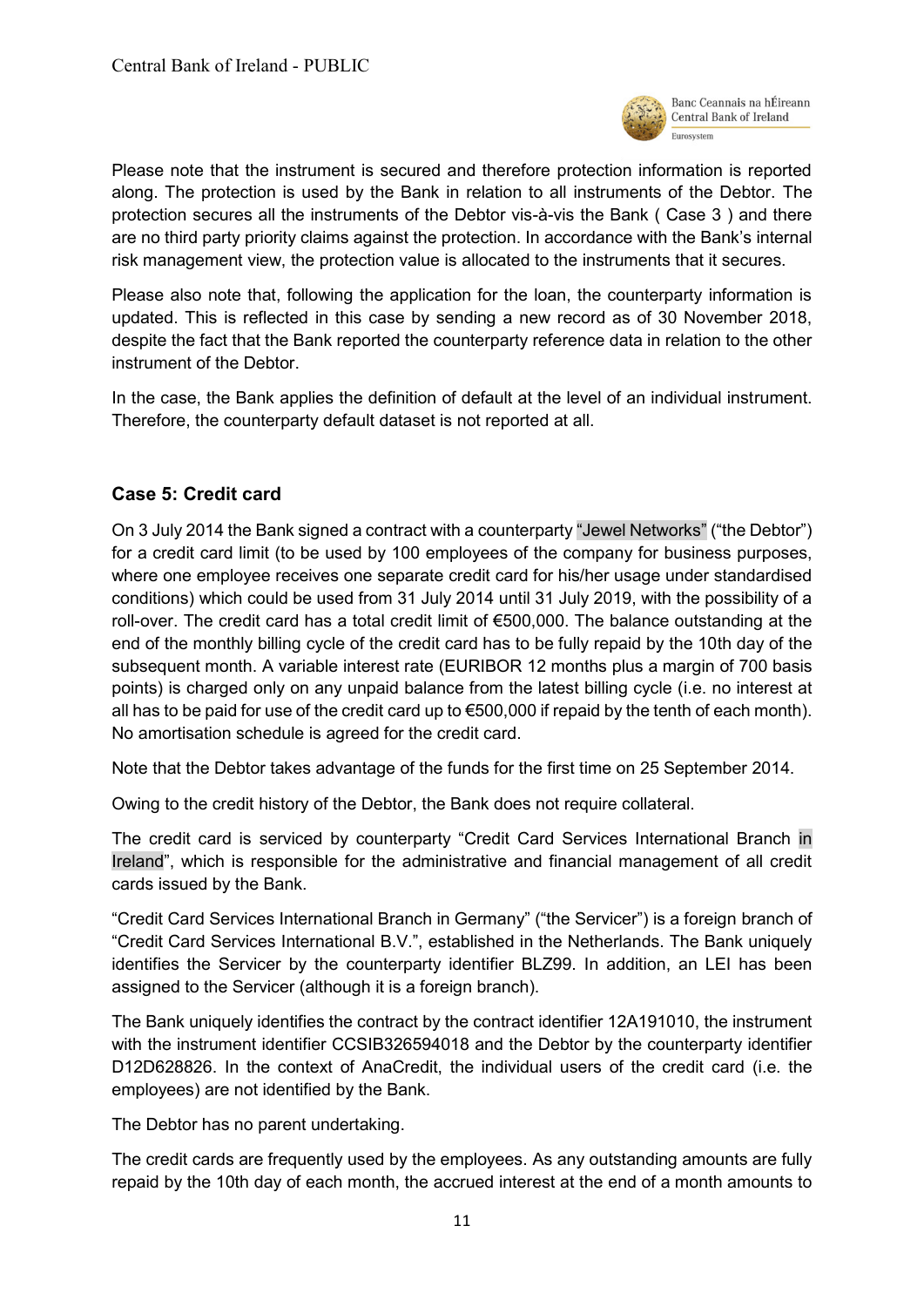

zero. Similarly, the interest rate reported as of the reporting reference date is the interest actually applied at that day. In practice, as any outstanding debt is fully repaid following the billing cycle, the interest applied is 0% (cf. ECB Manual Part II, page 65, lines 18-22).

# <span id="page-11-0"></span>**Case 6: Revolving credit**

On 15 November 2017, a company named "Jewel Networks" ("the Debtor") is granted a revolving credit by the Bank. This is specifically a working capital credit for two years starting on 30 November 2017. A total credit limit of €5,000,000 with a variable interest rate of EURIBOR three months plus 280 basis points is agreed. The interest is payable on the 15th day of each month.

The revolving credit line is unsecured as due to the credit history of the company, the bank does not require collateral.

The Bank uniquely identifies the contract by the contract identifier 99RC6166666 and the instrument with the instrument identifier 432434324. The Bank uniquely identifies the Debtor by the counterparty identifier D12D628826.

The Debtor makes intensive use of the revolving 1 credit and often draws nearly the total amount of the credit limit (which it then repays in full or in part).

The Debtor has no parent undertaking.

<span id="page-11-1"></span>The funds are disbursed for the first time on 30 November 2017.

## **Case 7: Non-revolving credit line**

On 20 August 2014 a company "Jewel Networks" signed a contract with the Bank for a nonrevolving credit line of €3,000,000 with duration of 10 years starting from 31 August 2014. The credit line is used for expanding the chemical plant (the credit in this case does not fulfil the requirements of a project finance loan). The parties agreed that a variable interest rate would be charged on the outstanding balance throughout the life of the loan, following the EURIBOR 12 months plus a margin of 400 basis points, but should not exceed 7%. They further agree that the credit line is to be used in multiple instalments. The first instalment was drawn on 15 October 2014. By 30 September 2018, €2,400,000 was drawn of which €450,000 was already repaid, leaving an off-balance-sheet amount of €600,000 available to the debtor at 30 September.

The outstanding balance is paid back in yearly instalments. However, interests are paid on a monthly basis, on the 1<sup>st</sup> day of each month.

On 15 November 2018, the Debtor renegotiated with the Bank the contract. In particular, the conditions regarding the interest rate were changed, where the parties agreed on a margin of 280 basis points applicable with immediate effect. The parties also now agree that the interest rate charged cannot not exceed 5%. Finally, the parties agreed that both the principal and interest payments would be paid quarterly, on the  $1<sup>st</sup>$  day of each calendar quarter.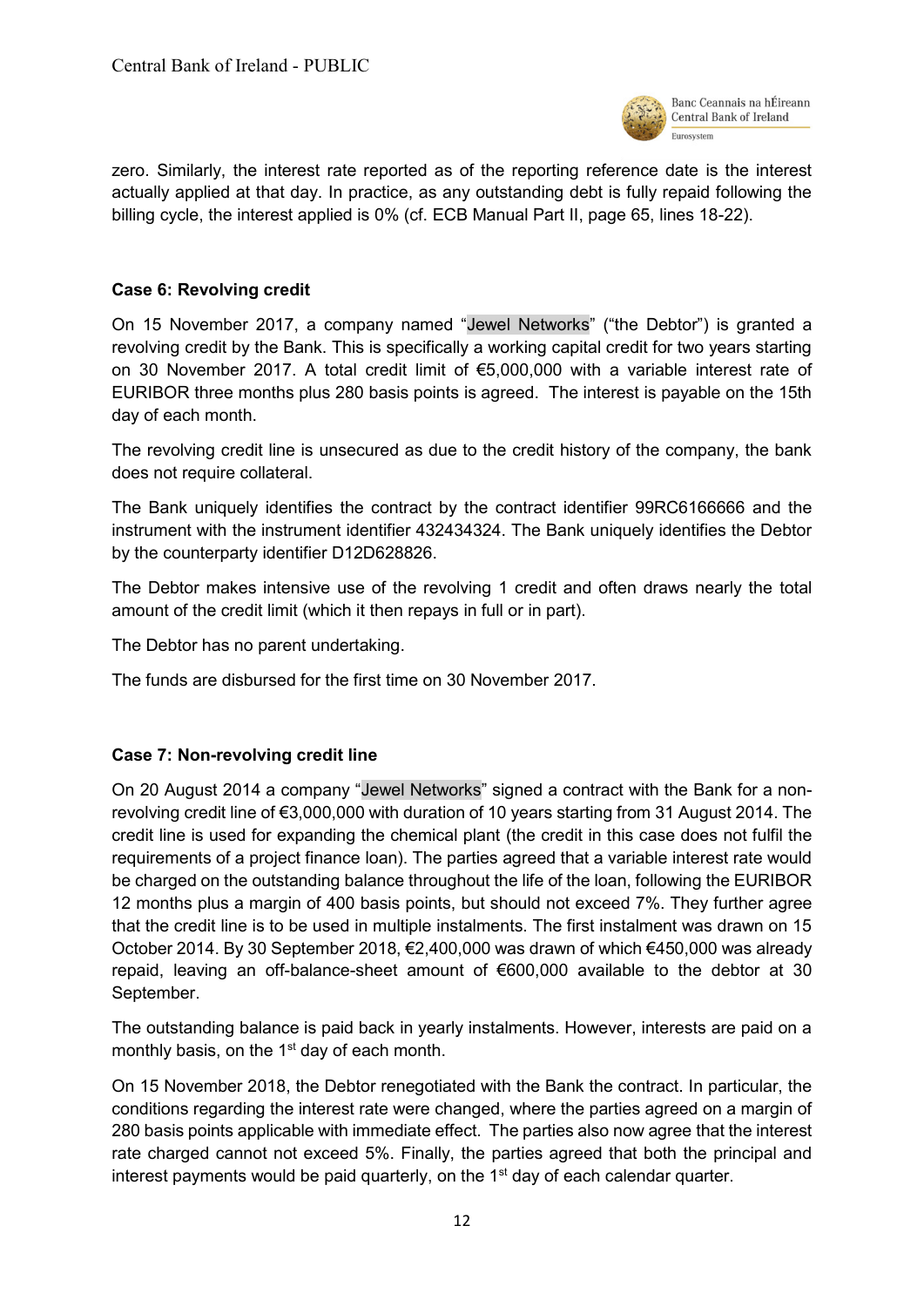

On 2 December 2018, the Debtor drew additional funds of €250,000.

Please note that following the change in the interest payments, the accrued interest as of 31 December 2018 is higher than in the previous month as the interest has accrued since 1 November 2017.

The instrument is reported as "Credit lines other than revolving credit" in accordance with the type of instrument in AnaCredit.

The Bank uniquely identifies the contract by the contract identifier 22NR1177777 and the instrument with the instrument identifier 777777777. The Bank uniquely identifies the Debtor by the counterparty identifier D12D628826.

The Debtor has no parent undertaking.

<span id="page-12-0"></span>Because the company has a positive credit history, the bank does not require collateral.

## **Case 8: Unauthorised debit – overdraft with no credit limit**

On 12 March 2016 a company "Boston Constructions" ("the Debtor") located in the U.S.A (outside Euro area) signed a contract with the Bank for a current account. Please note that there is no prior agreement with the account provider for an overdraft, and in accordance with the current account terms, if a negative balance arises on the current account, the accountholder breaches the agreed terms. Accordingly, additional fees may be charged and a penalty interest rate of 15% may apply.

On 28 November 2018, as a result of debiting the loan payment referred to in [Case 9:](#page-13-0) Lump[sum loan](#page-13-0) to the current account, an unexpected debit balance of €11,200 arose on the current account. The debit balance is repaid on 3 December 2018.

Please note that this debit balance is not the only instrument of the Debtor (i.e. the Debtor has another instrument vis-à-vis the Bank – Case 9) and it is the Debtor's commitment amount taking both instruments into account that triggers the reporting of the unauthorised debit balance. Please note that the Debtor's commitment amount is larger than  $\epsilon$ 25,000.

In accordance with the type of instrument in AnaCredit, the instrument is reported as "Overdraft".

The Bank uniquely identifies the contract of the current account by the contract identifier 88CA2128888 and the overdraft with the instrument identifier OV782362372. The Bank uniquely identifies the Debtor by the counterparty identifier B09A888888.

In relation to the instrument, the Bank applies the definition of default at the level of an instrument.

Please note that the instrument is reported only as of November 2018.

Please also note that in accordance with the conditions of the current account, any unauthorised debit balance is immediately payable. Therefore, the repayment rights for the instrument are reported as "on demand or short notice". Moreover, as any unauthorised debit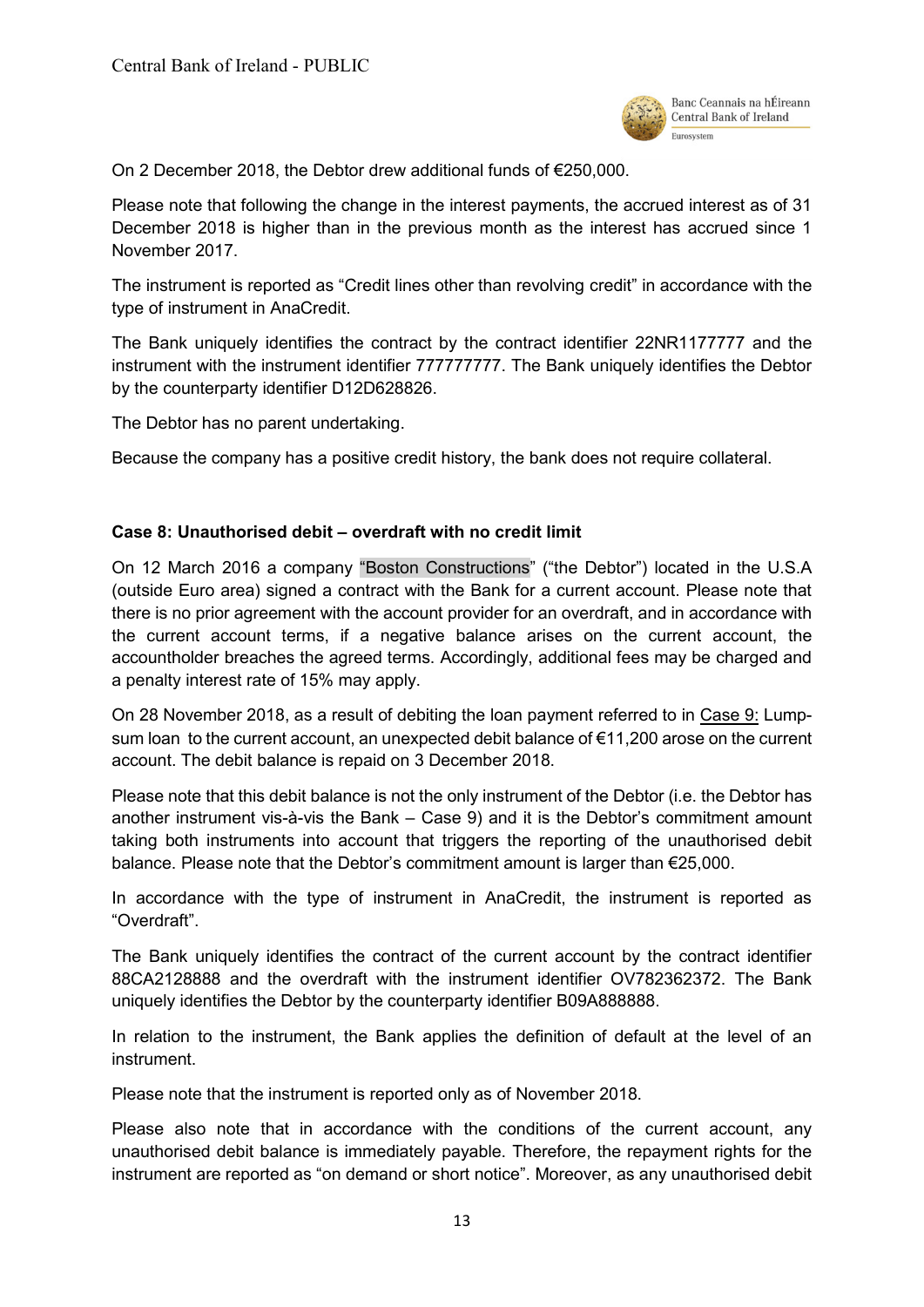

balance is immediately payable, the outstanding nominal amount is also the amount in arrears. The date on which the arrears arose is the date on which the debit balance was incurred.

#### <span id="page-13-0"></span>**Case 9: Lump-sum loan**

In April 2018, a company "Boston Constructions Ltd." ("the Debtor") applied for a loan of €360,000 by the Bank to be used as a working capital facility. On 11 April 2018, the loan is granted for a period of three years and was fully disbursed on 11 May 2018. The parties agree that the loan will be repaid in monthly instalments where the principal amount repaid in each instalment is the same. The loan has variable interest rates EURIBOR six months plus a margin of 750 basis points. The monthly payment is automatically charged on the 28<sup>th</sup> day of each month from the current account of the Debtor (even if sufficient funds are not available on the current account, which is made legally possible by the terms of the contract).

In accordance with the type of instrument in AnaCredit, the instrument is reported as "other loans".

The Bank uniquely identifies the contract of the loan by the contract identifier 35LA3218239 and the instrument by the instrument identifier LA972372975. The Bank uniquely identifies the Debtor by the counterparty identifier B09A888888.

In relation to the instrument, the Bank applies the definition of default at the level of an instrument following the Bank's approach to retail exposures (in accordance with the CRR). Therefore, the default status of the instrument is reported as "not in default", whereas the default status of the counterparty does not apply (which means that no record of the counterparty default dataset is reported at all – cf Part II, Section 10 of the ECB Manual).

The probability of default of the Debtor is estimated to be 6.8% and does not change in the period concerned.

#### <span id="page-13-1"></span>**Case 10: Reverse repo**

On 27 September 2018, the Bank agrees to borrow certain securities (with a face value of €1,005,000) from another bank, "Oakwood Bank" ("the Debtor"), under a reverse repurchase agreement whereby the Bank transfers to the Debtor an amount of €1 million and the Debtor commits to repurchase the securities at a fixed price of €1,003,000 on 2 October 2018. Accordingly, on 28 September the Bank lends €1,000,000 to the counterparty and receives government bonds of a euro area country as collateral. The market value of the securities at the origination of the reverse repo on 28 September 2018 is €1,003,000. By 30 September 2018, the market value declines to €1,001,500.

In accordance with the type of instrument in AnaCredit, the instrument is reported as "reverse repurchase agreements".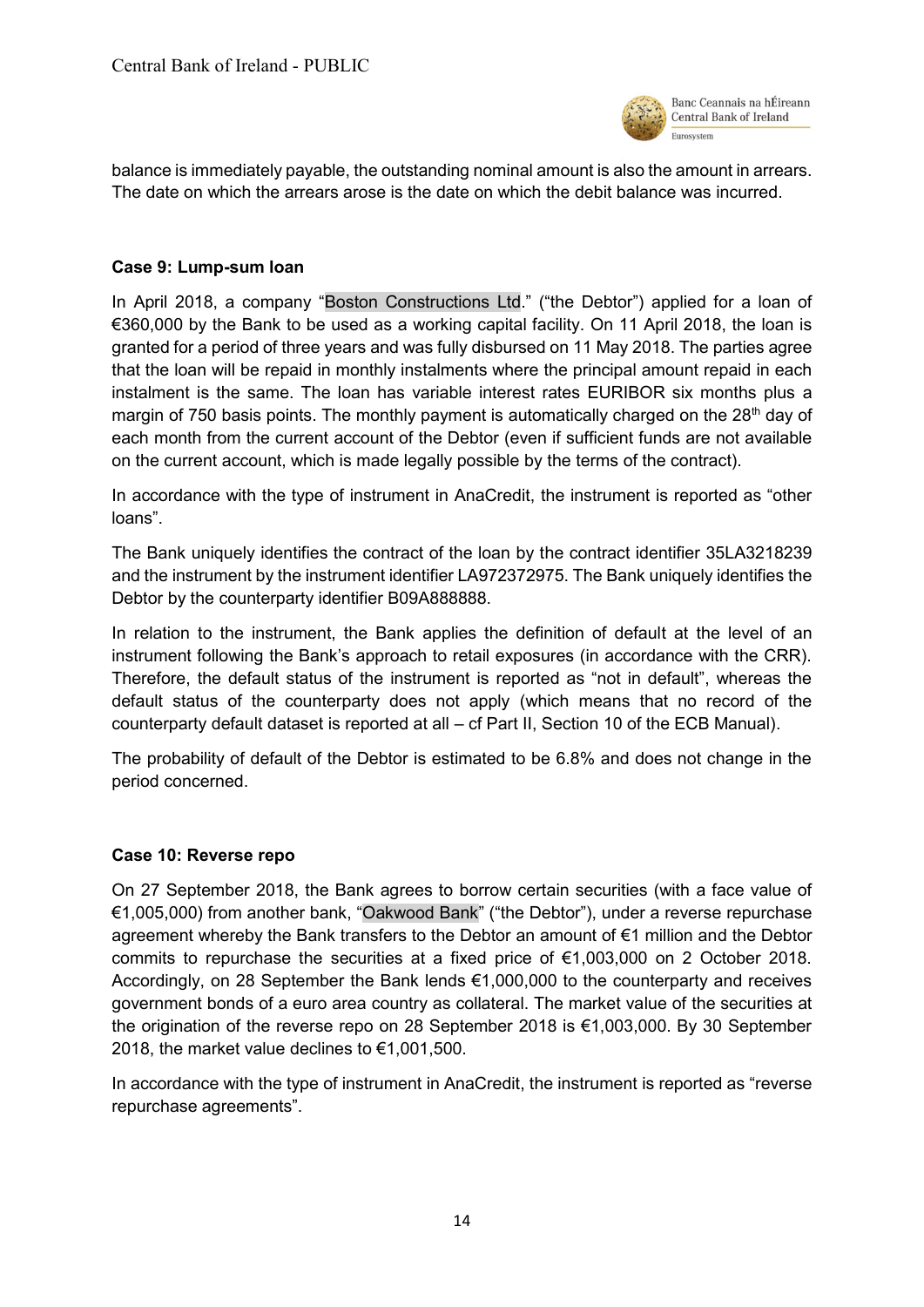

The Bank uniquely identifies the contract of the loan by the contract identifier 9RR101010 and the instrument by the instrument identifier 351616712. The Bank uniquely identifies the Debtor by the counterparty identifier BA32568564.

The Bank reports the securities as a pool under the protection identifier SEC23896.

Please note that the instrument is reported only as of September 2018.

The amount of €3,000 is considered the interest income of the Bank. In this connection, the implicit interest rate that is charged during the life of the instrument is 27% per annum. The accrued interest as of 30 September 2018, i.e. at the halfway point, amounts to €1,500.

# <span id="page-14-0"></span>**Case 11: Factoring**

# <span id="page-14-1"></span>**Case 11.1: Factoring with recourse**

On 15 November 2018 a construction material trading company "RME Constructions" ("the Debtor") sold bricks to another construction company "PD Constructions" for which it expects payment within one month after the delivery. In order to obtain working capital, the Debtor sells the trade receivable to the Bank on 17 November 2018 for a price of €248,000 (i.e. a discount of €2,000 based on an implicit interest rate of 12% per annum calculated for one month with no factoring fee) in a factoring transaction on the basis of a factoring contract. On the day, the Bank loaned out an amount of €200,000, accepting the invoice of €250,000, and agreed to pay out the remaining  $\epsilon$ 47,000 upon complete repayment of the invoice by "PD Constructions". The Debtor is considered to keep all the risks and rewards of ownership of the trade receivable. The Bank has no obligation to purchase any additional trade receivables from the Debtor.

On 30 November 2018 the accrued interest amounts to €1,000, indicating that one-half of the amount of €2,000 has been accrued after one-half of the month has elapsed.

In accordance with the type of instrument in AnaCredit, the instrument is reported as "trade receivables".

The Bank uniquely identifies the factoring contract by the contract identifier 11TR2164461 and the instrument by the instrument identifier 165414. The Bank uniquely identifies the Debtor by the counterparty identifier T4235.

The instrument is reported only as of 30 November 2018.

Given the fact that the Debtor keeps all the risk and rewards of the ownership of the trade receivable, the Bank considers the exposure to be to the factoring client.

As the reserve in the case of exposures to factoring clients is generally not considered as protection in AnaCredit, the protection received dataset is not reported.

Consequently, the outstanding nominal amount takes as a starting point the amount actually loaned to the factoring client rather than the amount of the face value of the trade receivables.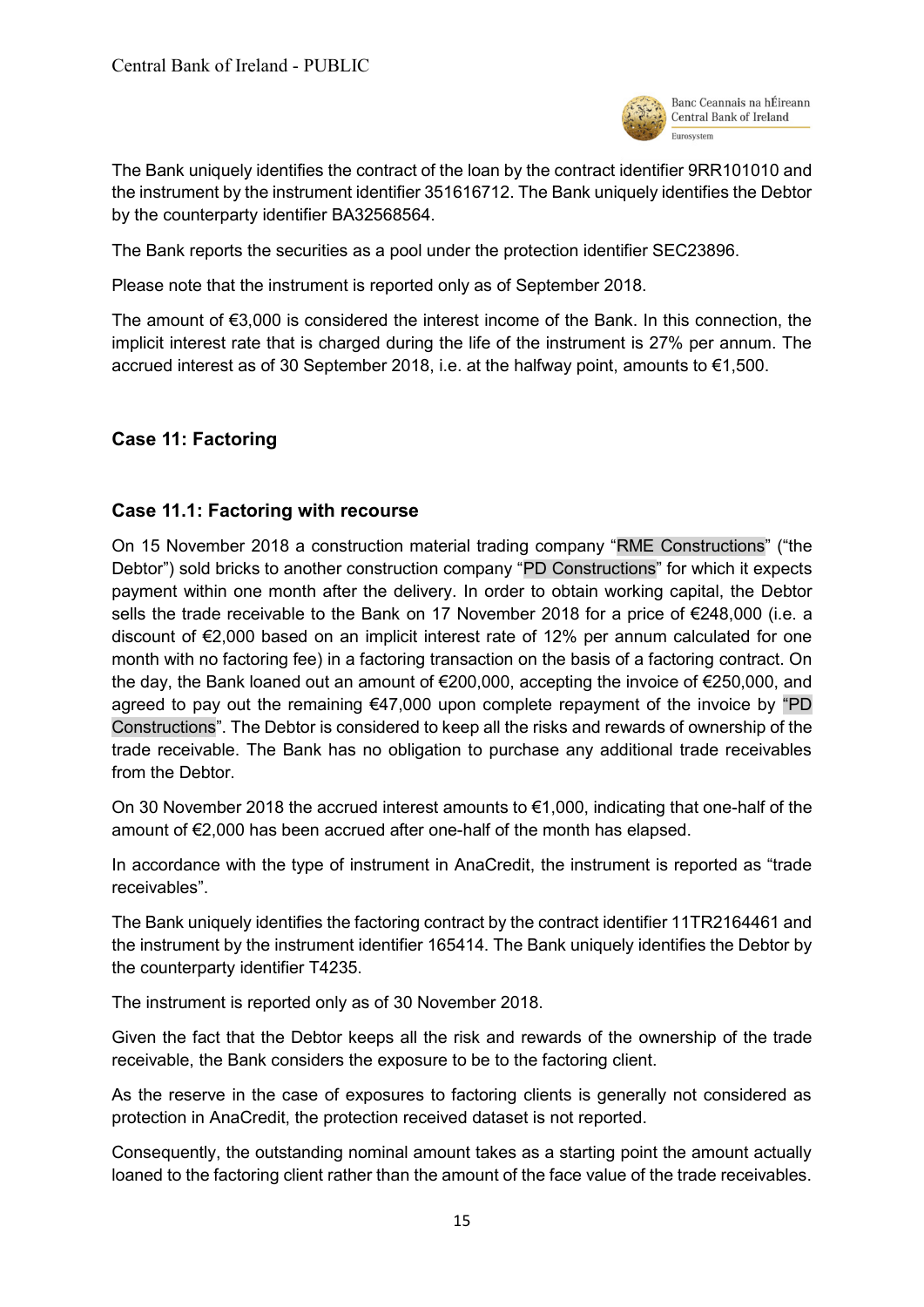

The amount of €48,000, which will be forwarded to the factoring client if paid by the account debtor, does not constitute an off-balance-sheet amount of the instrument thus defined. As the Bank has no obligation to purchase any additional trade receivables from the factoring client, the instrument is considered not to have any off-balance-sheet amount.

As the reserve in the case of exposures to factoring clients is generally not considered protection in AnaCredit, the protection received dataset is not reported. Please note that the reserve is not considered protection to the instrument because the reserve is already netted in the outstanding nominal amount of the instrument. Recognising this reserve as protection would lead to double-counting of the value.

Please note that the instrument concerned, which is assumed to be issued on 15 November 2018 with a tenor of one month, is redeemed before 31 December 2018. This means that the instrument ceases to exist before the reporting reference date on which the accounting dataset is required to be reported. Conversely, if the instrument continued to exist beyond 31 December, the accounting dataset would have to be reported.

## <span id="page-15-0"></span>**Case 11.2: Non-recourse factoring**

On 15 October 2018, a construction material trading company "RME Constructions ("the Factoring Client") sells construction material to another construction company "PD Constructions" ("the Debtor"). In this connection, RME Constructions issues two invoices, totalling €250,000, for which it expects full payment within three months of delivery. On 17 October 2018, the Factoring Client sells the trade receivable to the Bank for a total price of €243,250 (discount of €6,250 and a fee of €500) in a factoring transaction on the basis of a factoring contract. On the same date, the Bank loans out an amount of €200,000, accepting the invoices of €250,000, and agrees to pay out the remaining amount upon complete repayment of the invoices by "PD Construtions". The financing is provided as a working capital facility. The Factoring Client is considered to transfer all the risks and rewards of ownership of the trade receivable.

The amount of  $\epsilon$ 43,250, payment of which to the Factoring Client is on hold until the trade receivable is received by the Bank, serves as protection of the instrument. The Bank uniquely identifies the protection item by the protection identifier RES67949769. There is no other protection on the instrument.

In accordance with the type of instrument in AnaCredit, the instrument is reported as "trade receivables".

The Bank uniquely identifies the factoring contract by the contract identifier 22HWSf25896 and the instrument by the instrument identifier 99999999. The Bank uniquely identifies the Debtor by the counterparty identifier CC112211CC. The Bank uniquely identifies the protection item by the protection identifier PP8564235.

The Debtor pays €70,000 by 31 October 2018 and makes additional payments of €55,000 and €95,000 by 30 November and 31 December 2018, respectively. Consequently, the outstanding nominal amount of the instrument is €180,000, €125,000 and €30,000 at 31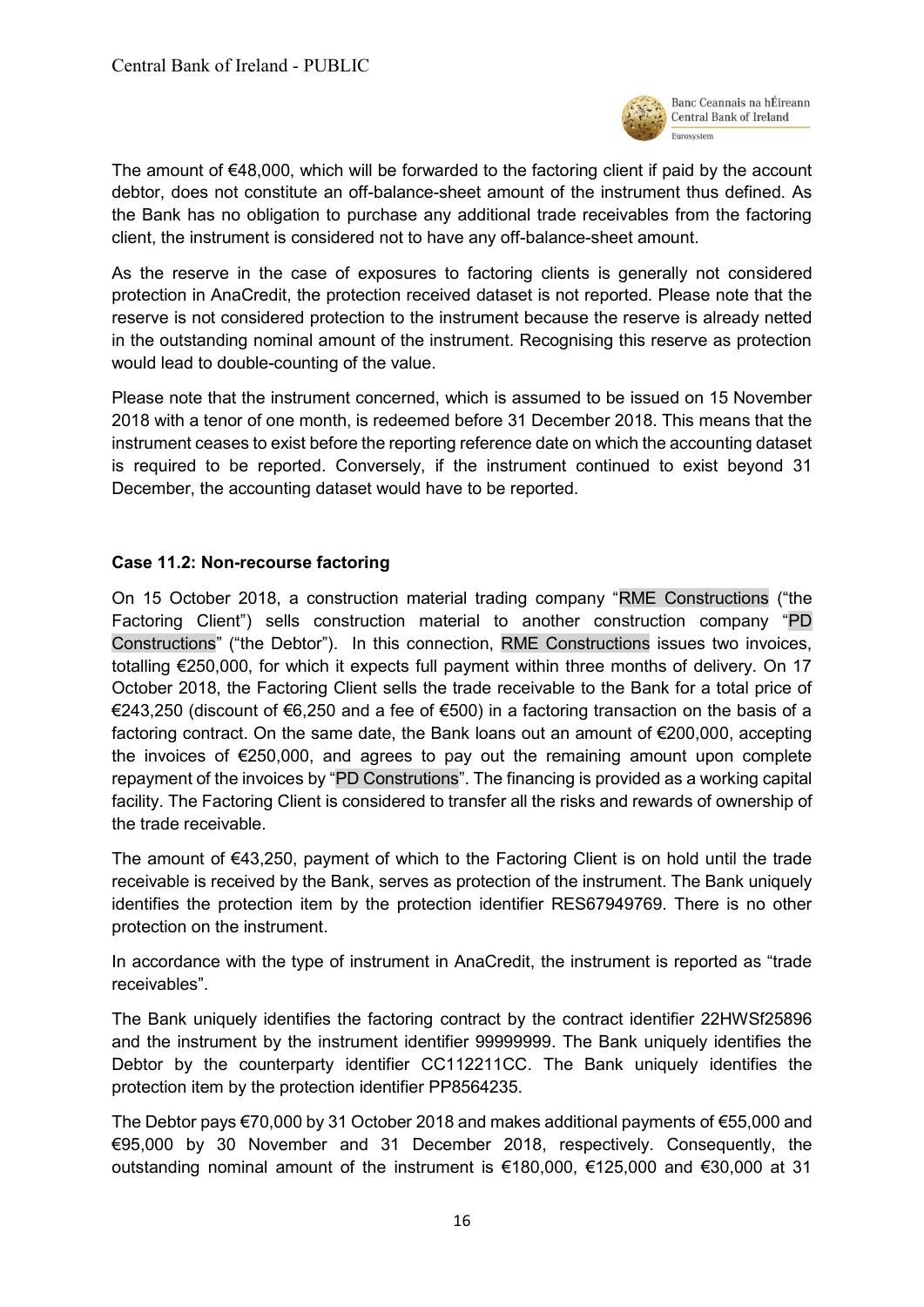

October, 30 November and 31 December 2018 respectively (cf. Part III of the Manual where it deals with factoring and other trade receivables). The invoices are fully paid by the Debtor by 15 January 2019.

Please note that the reserve does not change over time as the factor does not purchase additional invoices (under this factoring contract).

Please note that, in the case of non-recourse factoring, interest rate-related data are reported as "non-applicable" (cf. Part III of the Manual where it deals with factoring and other trade receivables).

Given the fact that the Debtor transferred all the risk and rewards of the ownership of the trade receivable, the Bank considers the exposure to be to the account debtor (the Debtor).

Please note that, contrary to the case of recourse factoring, the reserve is included in the outstanding nominal amount. Consequently, the reserve is reported as protection in the protection received dataset.

#### <span id="page-16-0"></span>**Case 12: Financial lease**

A construction company "Building 123" ("the Debtor") signed a financial lease contract with the Bank for a crane on 17 April 2013. In this connection, the Bank purchased a crane for €250,000 which was subsequently leased to the Debtor on 31 May 2013. In the contract, the parties agreed that the Debtor would be using the crane for 10 years. The Bank charges a fixed interest rate of 5% for the financing of the crane. The crane serves as collateral for the financing. An amortisation schedule where the total amount covering the principal and interest payment repaid in each instalment is the same.

The Bank values the crane on a quarterly basis, using asset liquidation curves. The value of the crane at the end of the lease contract is €50,000.

In accordance with the type of instrument in AnaCredit, the instrument is reported as "financial leases".

The debtor is a subsidiary of a company "Building 456" (immediate parent). The immediate parent has no parent undertaking.

The Bank uniquely identifies the lease contract by the contract identifier 5GFsj87523 and the instrument by the instrument identifier B1001545. The Bank uniquely identifies the Debtor by the counterparty identifier Y8923862. The Bank uniquely identifies the protection item by the protection identifier AP928357 and the Immediate Parent by the counterparty identifier OO20957203.

## <span id="page-16-1"></span>**Case 13: Loans in default**

On 12 June 2015 a petrol company "Donnegan Materials" applied for two loans to pay for the costs of a lawsuit of €2,000,000. On 30 June 2015 the loans of €1,000,000 with duration of 3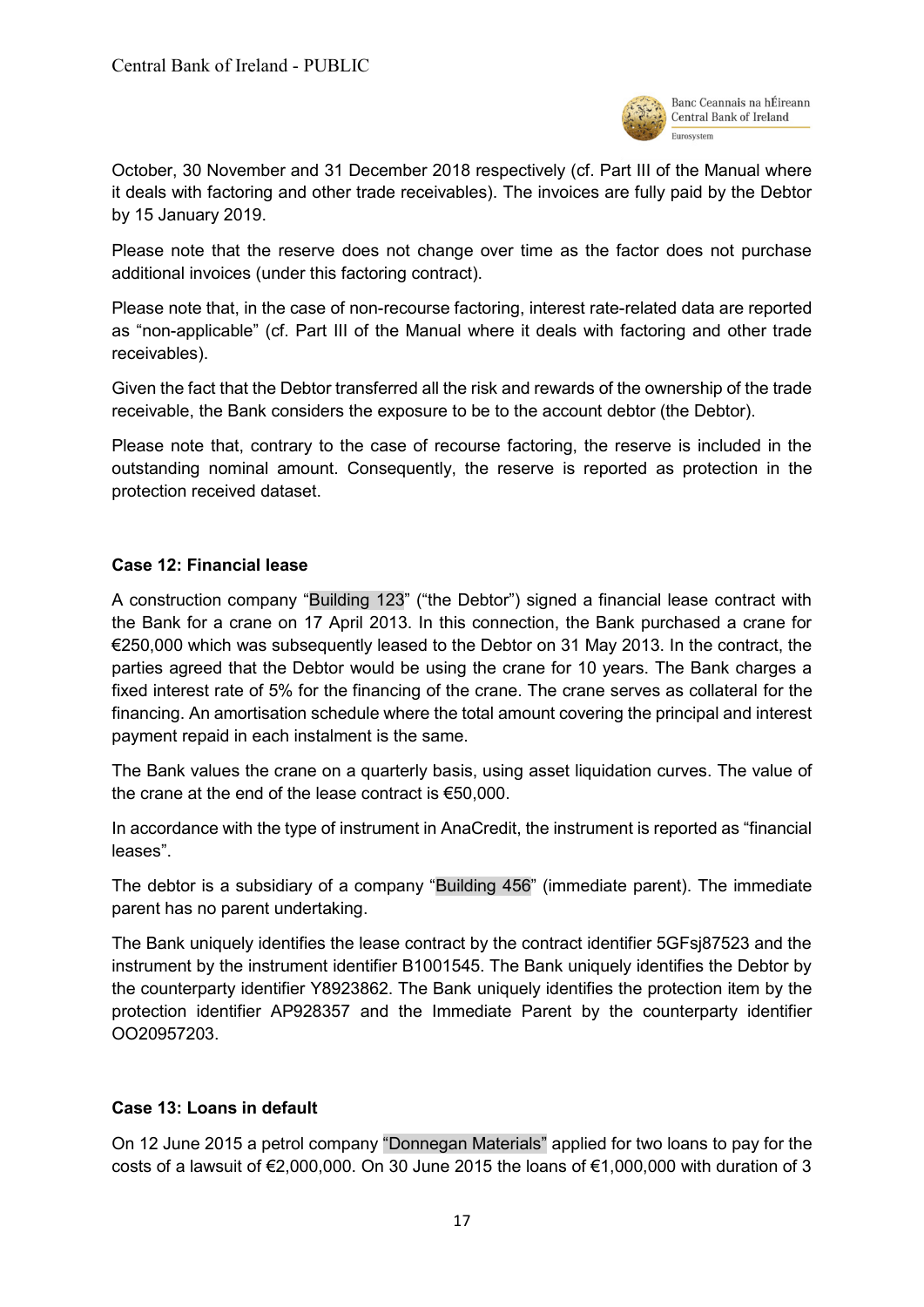

years each were disbursed. The parties agreed on a variable interest rate of EURIBOR 12 months plus a margin of 400 basis points and a fixed amortisation schedule with a monthly repayment frequency. Due to the credit history of the company, the Bank did not require collateral at the inception.

The Bank uniquely identifies the contract by the contract identifier A2015H85926 and the instruments by the instrument identifier A1111111 and B222222, respectively. The Bank uniquely identifies the Debtor by the counterparty identifier Q56262313.

As of 30 May 2017, the Debtor is considered to be in default due to unlikeliness to pay. Please note that "other legal measures" are taken concerning the solvency of the counterparty (initiated on 28 November 2017).

Please note that the above introduction applies to the two cases below, namely Case 13.1 – Renegotiated loan and Case 13.2 – Debt forgiveness and write-off.

The Debtor has been in default since 30 May 2017. However, as the Bank applies the definition of default at debtor level, the default status of the instruments referred to below is reported as "Non-applicable" (cf. Part II, Section 4.4.4 of the Manual). At the same time, the default status of the Debtor is reported in the counterparty default dataset.

## <span id="page-17-0"></span>**Case 13.1: Renegotiated loan**

By 30 September 2018, the outstanding nominal amount of the loan A1111111 has already been reduced to €350,000 following a partial write-off (of €40,000) and the renegotiation with forbearance which was successfully initiated on 27 August 2017, and under which the parties agreed to on a fixed interest rate of 3%, i.e. below market conditions. The instrument is not in arrears and since the default, an amount of €120,000 has been recovered.

In accordance with the type of instrument in AnaCredit, the instrument is reported as "other loans".

Please note that, in accordance with the applied accounting standard, the Bank raises an accumulated impairment amount. In this case, the Bank expects to lose 75% of the outstanding nominal amount (in addition to the earlier write-off of €40,000).

## <span id="page-17-1"></span>**Case 13.2: Debt forgiveness and a write off**

However, loan B222222, which amounts to €270,000 on 30 September 2018, is no longer considered collectible and is forgiven by the Bank (i.e. the debt is cancelled). Accordingly, it is written off in full on 8 October 2018. In this case, the write-off constitutes a derecognition event as, after the debt cancellation, the loans ceased to exist. Please note that the renegotiation with forbearance which was initiated on 25 August 2017 also applies.

In accordance with the type of instrument in AnaCredit, the instrument is reported as "other loans".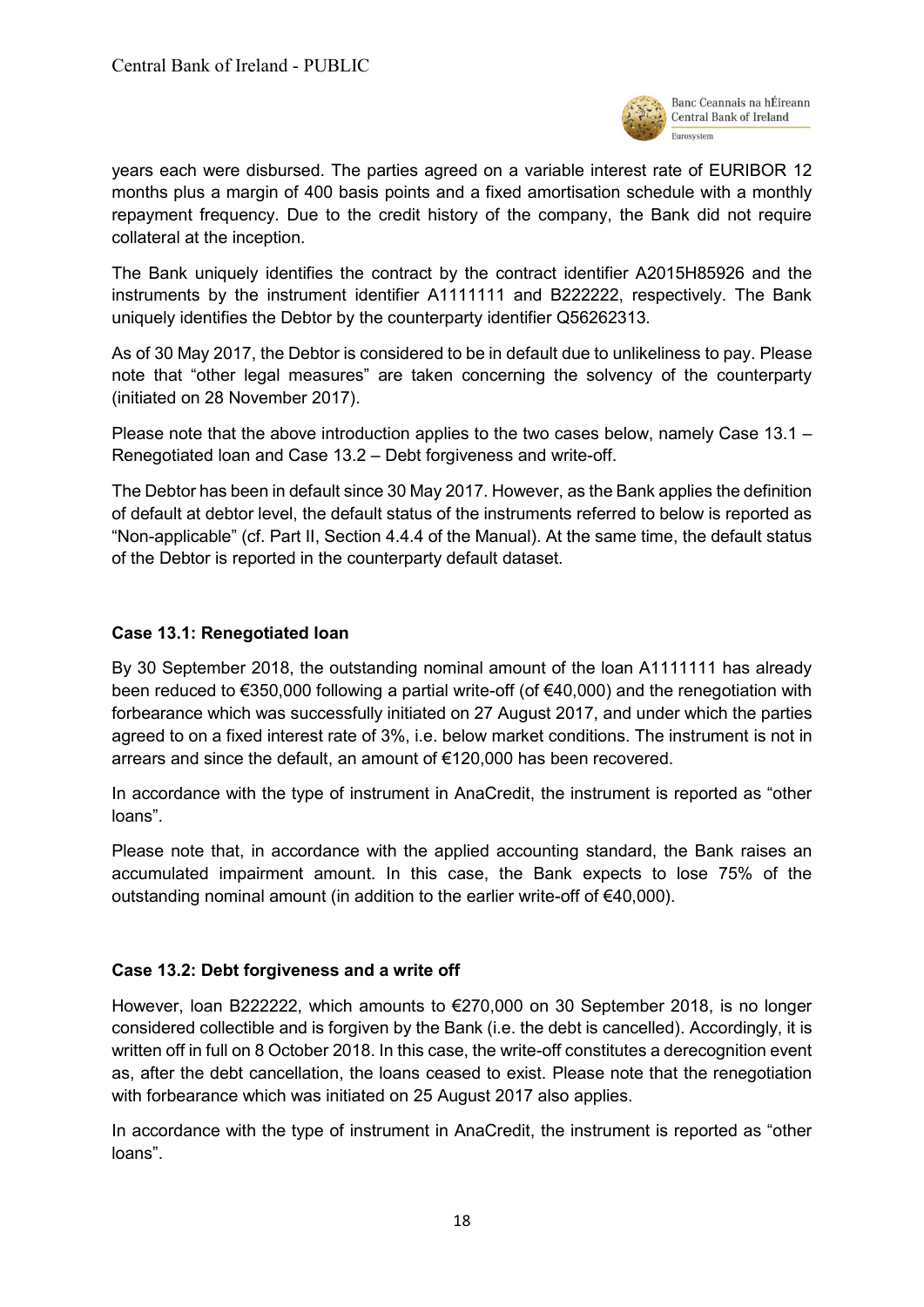

With regard to the instrument, the Bank has recovered an amount of €150,000 since the default of the Debtor. This amount was recovered before 30 September 2018. There are no recoveries in the period between 30 September and 31 December 2018.

Please note that in this case only the financial dataset is reported monthly in the period between 30 September and 31 December 2018.

Please also note that at 30 September 2018 the Bank held an accumulated impairment allowance matching the outstanding nominal amount. In accordance with the accounting standard applied, the Bank does not accrue interest on assets for which payment in full of principal or interest is not expected.

Despite the debt forgiveness, the accounting dataset is also reported as of 31 December 2018. However, the vast majority of the data attributes are reported by convention as "Nonapplicable" (cf. Part II, Section 3.1.6.1 of the ECB Manual, regarding the treatment of writtenoff instruments). In particular, please note that the data attribute "performing status of the instrument" is reported by convention as "non-performing" (cf. Part II of the ECB Manual, page 118, lines 22-23).

The counterparty-instrument, counterparty risk and counterparty default datasets are reported only as of 30 September 2018.

Please note that, in accordance with the clarifications provided above, "other legal actions" have been taken against the counterparty.

## <span id="page-18-0"></span>**Case 14: Syndicated loan granted by a consortium of two banks**

On 12 May 2017 two banks, the Bank and another bank "Overseas Bank", established in Brazil, formed a consortium to grant a loan to a chemical company called "Protec Chemicals" ("the Debtor") for the construction of a new chemical plant in Brazil. The loan was settled on 30 June 2017. The duration of the loan is ten years. The loan has a fixed amortisation schedule, a variable interest of USD LIBOR Six months plus a margin of 200 basis points. In addition, to protect against higher interest rates, an interest rate cap of 3.1% is introduced. The loan is denominated in US Dollar (for simplicity purposes we assumed an exchange rate of 1:1). The loan has an interest-only period which expires one and a half years after the settlement date (i.e. 30 November 2018). The payment frequency is semi-annual for the principal payments (on the 1<sup>st</sup> January and on the 1<sup>st</sup> July) and monthly for interest payments (on the  $1<sup>st</sup>$  day of each month).

The plant, which is still under construction, is used as collateral for the loan. The recovery of the loan is limited only to the value of this protection pledged, meaning that the creditors have no recourse to the balance sheet of the Debtor.

The Bank assumes 60% of the exposure (commitment amount of USD 15,000,000) and is the lead arranger; Overseas Bank assumes 40% of the exposure (commitment amount of USD 10,000,000). The Bank has a priority on proceeds of the protection up to 60% of the protection value.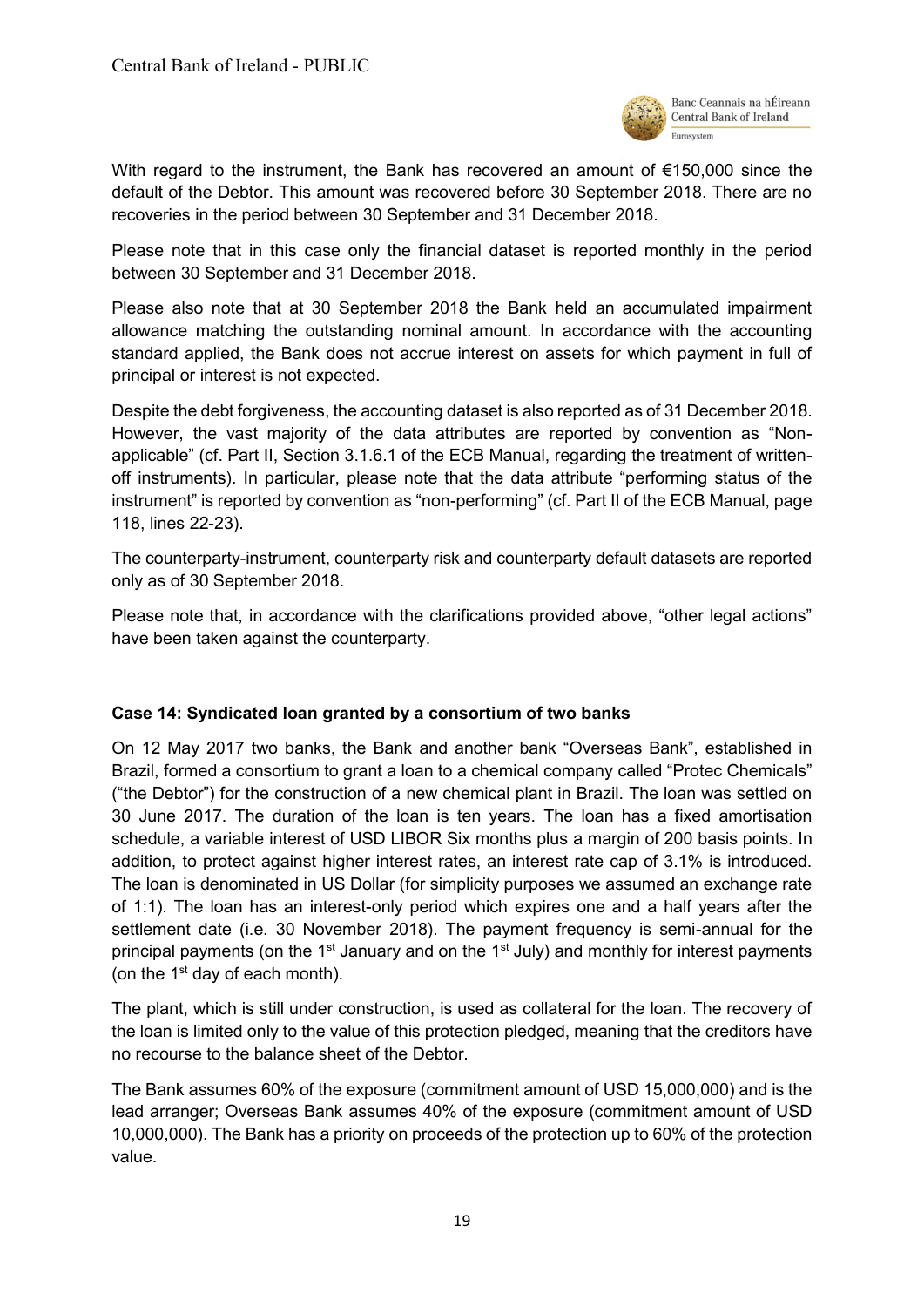

In accordance with the type of instrument in AnaCredit, the instruments are reported as "other loans".

The Bank acts as servicer of the share of the Overseas Bank.

By 30 September 2018, an amount of USD 3,750,000 was repaid.

The original protection value is €5,000,000 as of 30 April 2017. The protection value increased to €10,000,000, following a revaluation on 25 November 2018.

The Bank uniquely identifies the contract by the contract identifier SL/2017/2893//IEC111222/FBNK2859, the instrument by the instrument identifier P98265 and the Debtor by the counterparty identifier Q56262313. In addition, it uniquely identifies the Overseas Bank by the counterparty identifier FBNK2859, the share of the Overseas Bank by the instrument identifier EXT487382 and the plant serving as protection by the protection identifier BRAZ82595832.

Please note that the Bank reports not only its own share in the syndicated loan but also the share of the Overseas Bank in which the Bank acts as servicer.

Please also note that from the perspective of the Bank as the reporting agent, the Overseas Bank, which acts as creditor only, is not resident in a reporting Member State. Consequently, only specific counterparty reference data reporting requirements for counterparties not resident in a reporting Member State apply.

The rows relating to the instrument in which the Bank acts as servicer but not as creditor are shown in grey.

## <span id="page-19-0"></span>**Case 15: Loan partially guaranteed by a government agency**

On 12 November 2018, the Bank grants a loan with a commitment amount of €1,500,000 to a cars sales company "Speedline" ("the Debtor") for the purpose of exporting cars. The loan is settled on 29 November 2018. It has an interest rate of 5% (set on the basis of EURIBOR 12 months at 30 September 2018 (assumed to be -0.2%) plus a margin of 520 basis points) in the first three years. On 30 November 2021, the interest rate will be reset to EURIBOR 12 months as at 30 September 2021 plus a margin of 520 basis points. The duration of the loan is agreed to be six years, with the maturity date being 30 November 2024. The loan is partially guaranteed (90% of the commitment amount) government agency in Ireland ("Sláinte").

The Bank uniquely identifies the contract by the contract identifier 823855326 and the instrument by the instrument identifier U2573F73. The Bank uniquely identifies the Debtor by the counterparty identifier ARG49237054. The government agency is uniquely identified by the Bank by the counterparty identifier 100. In addition, it uniquely identifies Sláinte by the counterparty identifier 100 and the guarantee by the protection identifier GUA32-100.

In accordance with the type of instrument in AnaCredit, the instrument is reported as "other loans".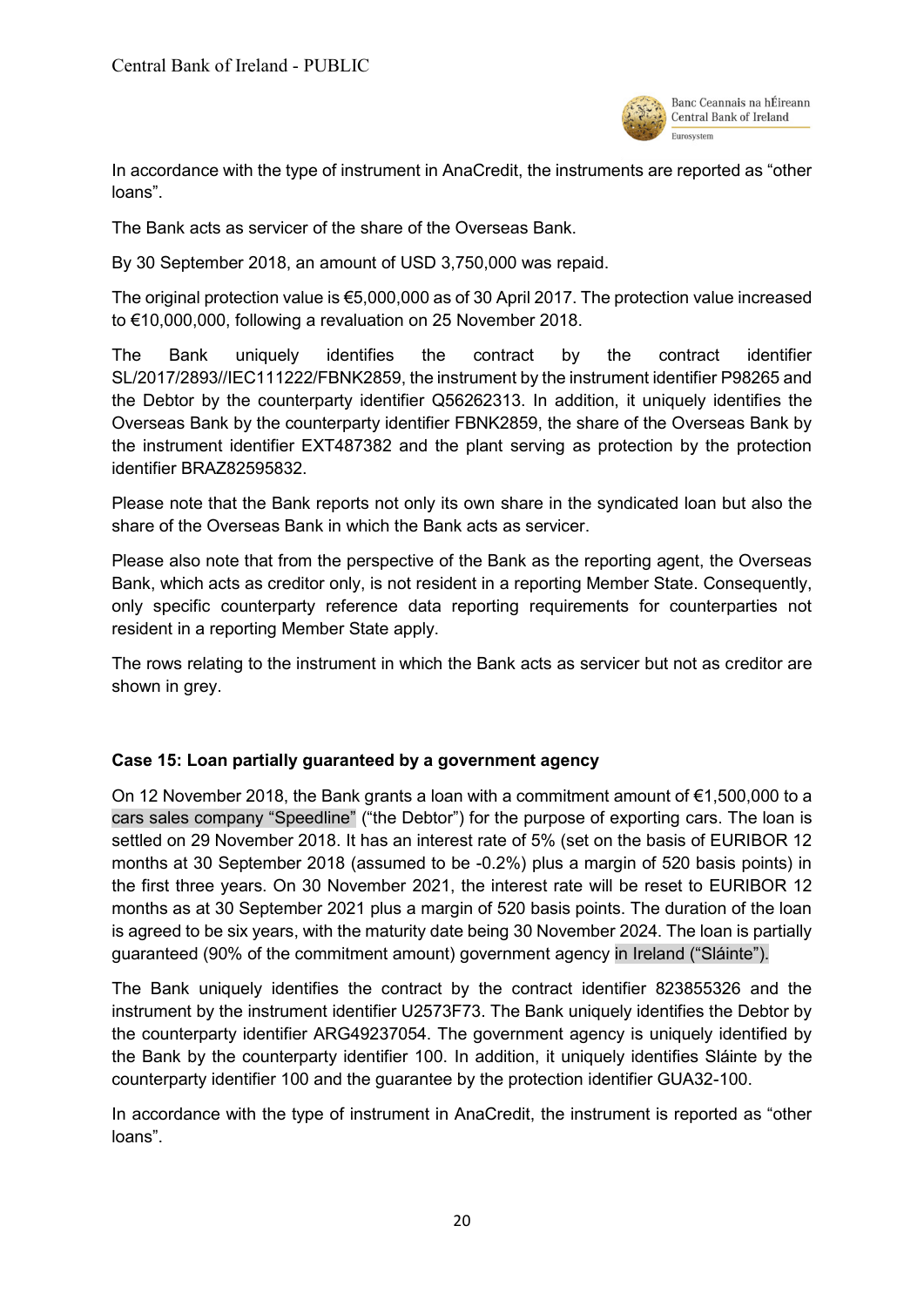

Please note that the protection received dataset is reported on both 30 November and 31 December 2018, the reason being that the protection item is valued at its notional amount, while the reporting reference date is the protection valuation date.

# <span id="page-20-0"></span>**Case 16: Joint liability loan**

On 15 March 2018, the Bank agreed to grant a loan for the construction of a commercial building, where two companies "Athlone Retail" and "Zeechers Construction" ("the Debtors") are jointly liable for the entire outstanding amount of €72,000,000.

The loan is disbursed on 30 June 2018. It has a fixed amortisation schedule with monthly payments (both principal and interest payments, payable on the  $1<sup>st</sup>$  day of a month), a variable interest rate EURIBOR one year plus a margin of 350 basis points and duration of 6 years. An interest rate cap of 5% applies.

The loan is secured by two financial guarantees provided by the parent undertakings of the Debtors, "Ireland Retail" and "Constructers" with the guaranteed amount being €36 million for each. The recovery of the loan is limited to the value of the guarantees, meaning that the creditors have no recourse to the balance sheet of the Debtor.

In accordance with the type of instrument in AnaCredit, the instrument is reported as "other loans".

The Bank uniquely identifies the contract by the contract identifier 123546K and the instrument by the instrument identifier 565687466YU. The Bank uniquely identifies the Debtors by the counterparty identifier 306306 and 307307, respectively. The Bank uniquely identifies the financial guarantees by the protection identifies GUA1D306 and GUA2D307. The parent undertakings of the debtors are uniquely identified by the Bank by the counterparty identifies P39847Y306 and P8293X307.

## <span id="page-20-1"></span>**Case 17: Traditional Securitisation**

The Bank grants two loans to two companies "Bunkers" and "Homesetters" ("the Debtors"). Both Debtors use their loan to purchase commercial real estate properties. The properties serve as collateral for each loan.

The Bank enters into the contract with "Bunkers" on 1 July 2016. It uniquely identifies the contract by the contract identifier 165364J and the instrument by the instrument identifier 8643F. The instrument is disbursed on 17 July 2016. The loan amounts to €750,000 as of 30 September 2018. The Bank uniquely identifies "Bunkers" by the counterparty identifier 28764A.

The Bank enters into the contract "Homesetters" on 14 January 2017. It uniquely identifies the contract by the contract identifier 85676H and the instrument by the instrument identifier 1376R. The instrument is disbursed on 31 January 2017. The loan amounts to €1,250,000 as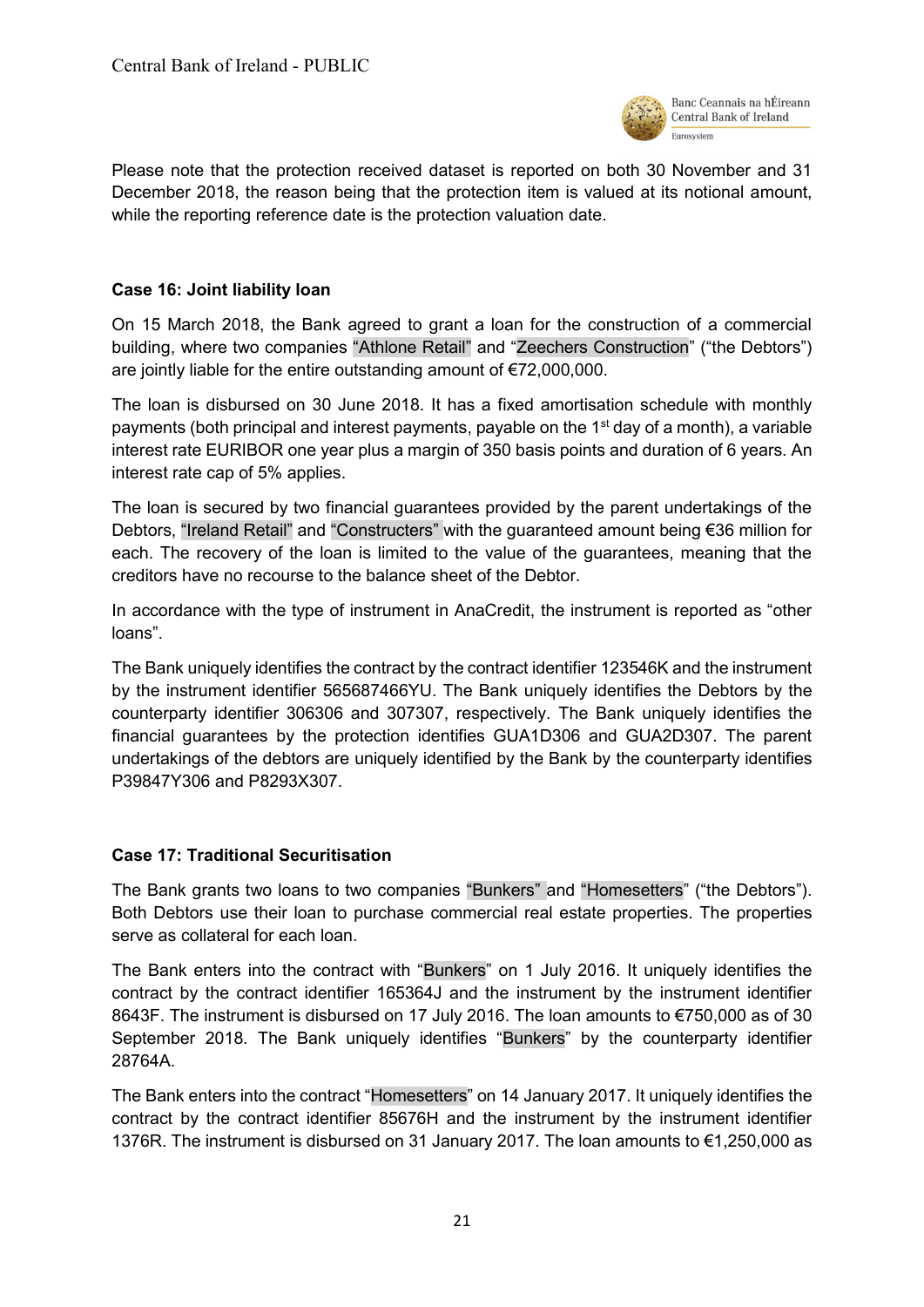

of 30 September 2018. The Bank uniquely identifies "Homesettters" by the counterparty identifier 6544B.

Both loans are granted for six years have a fixed amortisation schedule with monthly payments (both principal and interest payments, payable on the first day of a month). The loan to "Bunkers" has a fixed interest rate of 5%. The loan to "Homesetters" has a fixed interest rate of 3.75%.

The Bank uniquely identifies the property securing the loan of "Bunkers" by the protection identifier CRE28746. As of September 2018, the property has a market price of €1,000,000.

The Bank uniquely identifies the property securing the loan of "Homesetters" by the protection identifier CRE3458. As of September 2018, the property has a market price of €2,000,000.

On 26 October 2018, the two loans are sold in a true-sale transaction to an SPV ("Millers") and are therefore transferred away from the Bank's portfolio. However, the Bank keeps the servicing rights. The securitisation is originated by the Bank. Until the SPV is able to sell the notes to investors, this SPV is granted a short-term loan by the Bank in order to be able to buy the portfolio from the Bank. The amount of the loan is  $\epsilon$ 2,250,000 and will be repaid by 5 November 2018. The interest rate charged on the loan is set as EURIBOR 1 month plus a margin of 200 basis points.

The Bank uniquely identifies the loan to the SPV by the instrument identifier G7283564 and the contract identifier Y2q74.The counterparty identifier of the SPV is SPV092384.

<span id="page-21-0"></span>One month later, the SPV fully repays the loan with the proceeds from the sale of the notes.

#### **Case 18: Guarantee by a Natural Person**

On  $10<sup>th</sup>$  October 2017, the Bank enters into a contract with a furniture company 'Armchairs' for a term loan secured by a financial guarantee provided by the CEO of an investment company. In particular, the counterparties agree that:

- (a) the bank will provide a loan of  $€500,000$  to finance an investment in manufacturing products;
- (b) the funds will be disbursed to the company on 1 November 2017;
- (c) the Company will repay the loan in 36 monthly instalments, with the principal repaid being the same in each instalment; the payments will be made on the first day of each month, starting from 1 January 2018; the last payment will be made on 1 December 2020;
- (d) the Company will also pay interest on a monthly basis, with an interest rate of 2.7% (EURIBOR 12 months on 1 November plus a spread of 2.4%) being charged in the first year; thereafter, the interest rate will be reset on the first day of each calendar year (following the same EURIBOR formula); a floor of 2.5% and a cap of 4.2% will apply throughout the entire life of the loan; the interest is payable monthly on the first day of a month;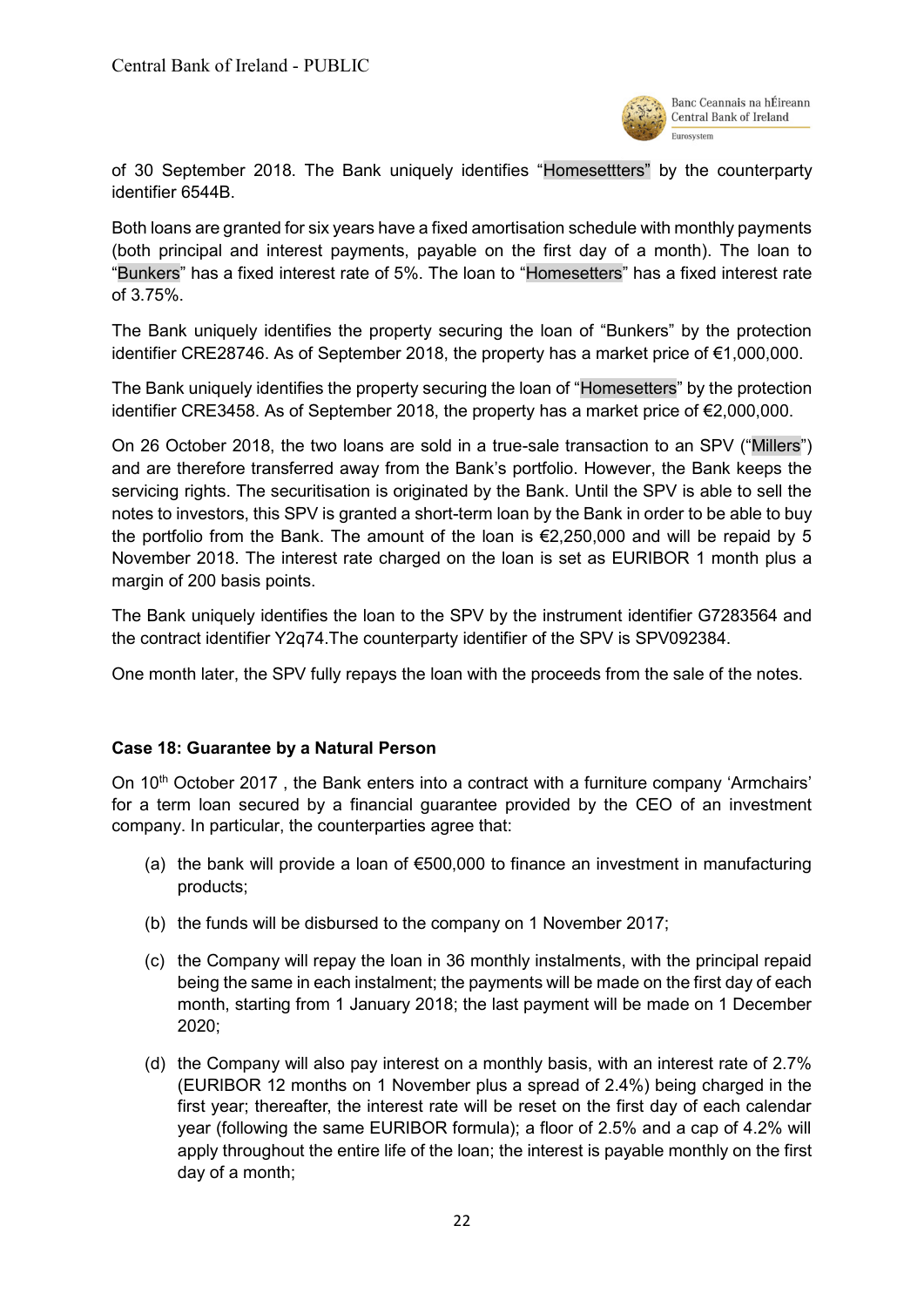

(e) the loan is secured by a financial guarantee provided by the Guarantor, which agrees, in the event of default of the Company, to cover any outstanding debt, including interest and other fees and payments, up to an amount of €0.3 million. The guarantee is entirely allocated to the loan.

The outstanding nominal amount is  $€425,000$  at the reporting reference date.

The loan is not securitised and is not subject to any sources of encumbrance.

The Company and the Guarantor are uniquely identified with the counterparty identifiers 46578788 and 84675789, respectively. The Bank uniquely identifies the contract with the contract identifier QS23433 and the instrument with the instrument identifier 6556556. Neither the Company nor the Guarantor has other instruments vis-à-vis the Bank. The Bank uniquely identifies the financial guarantee provided by the Guarantor by the protection identifier GUA22222.

At the origination of the loan, using the IRB approach the Bank estimated a PD of 4% for the Company and a PD of 2.25% for the Guarantor. The Bank has reviewed the PDs several times after the origination, and no changes to the PDs have been made.

In accordance with the applied accounting standard, the Bank entirely recognises the loan in its banking book and classifies it into the category of financial assets at amortised cost. Accordingly, the Bank estimates 12-month expected losses (stage 1) for a group of loans similar to the loan for which an impairment allowance of 2% of the (combined) outstanding nominal amount is created. The Bank allocates this percentage directly to the loan. As the loan has no off-balance-sheet amount, the Bank does not create any provisions associated with off-balance-sheet exposures.

On the basis of the loan's features and characteristics, the Bank classifies it as "other loans" in accordance with the type of instrument in AnaCredit. The loan is not securitised and is not subject to any sources of encumbrance.

The debtor has not been in default, and no write-off has been made to the instrument as the debtor has been making the repayments on time and in full since the inception. The instrument has been performing and no renegotiation has taken place. Therefore, the date of the performing status and the date of the instrument is the inception date of the instrument in this case.

#### <span id="page-22-0"></span>**Case 19: Early repayment of a loan**

In April 2018, a company "Boston Constructions Ltd." ("the Debtor") applied for a loan of €360,000 by the Bank to be used as a working capital facility. On 11 April 2018, the loan is granted for a period of three years and was fully disbursed on 11 May 2018. The parties agree that the loan will be repaid in monthly instalments where the principal amount repaid in each instalment is the same. The loan has variable interest rates EURIBOR six months plus a margin of 750 basis points. The monthly payment is automatically charged on the 28<sup>th</sup> day of each month from the current account of the Debtor (even if sufficient funds are not available on the current account, which is made legally possible by terms of the contract).